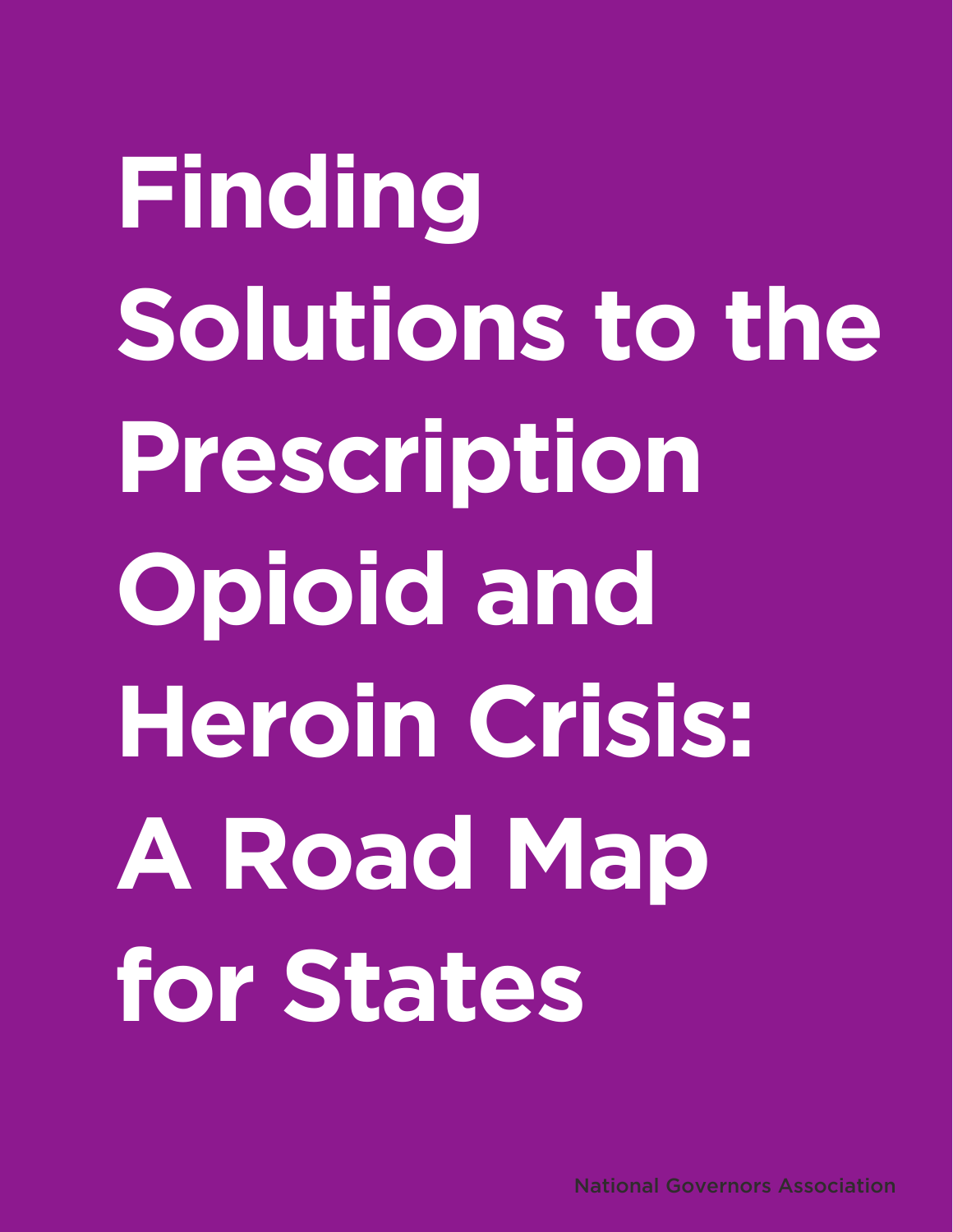### **Acknowledgments**

*Finding Solutions to the Prescription Opioid and Heroin Crisis: A Road Map for States* was written by Kelly Murphy, Melinda Becker, Jeff Locke, Chelsea Kelleher, Jeff McLeod and Frederick Isasi.

The road map is the result of the National Governors Association Center for Best Practices (NGA Center) Health Division and Homeland Security and Public Safety Division's work on prescription opioid misuse and heroin since 2012.

The NGA Center would like to thank the countless state officials and national experts for their guidance and involvement in this work and their tireless commitment to ending the opioid epidemic.

The NGA Center would also like to acknowledge the Centers for Disease Control and Prevention (CDC) for its generous support in developing this tool through Cooperative Agreement Number U38OT000227. The contents of the road map are solely the responsibility of the authors and do not necessarily represent the official views of the CDC.

Recommended citation format: K.Murphy, M.Becker, J.Locke, C.Kelleher, J.McLeod, and F.Isasi, *Finding Solutions to the Prescription Opioid and Heroin Crisis: A Road Map for States* (Washington, D.C.: National Governors Association Center for Best Practices, July 2016).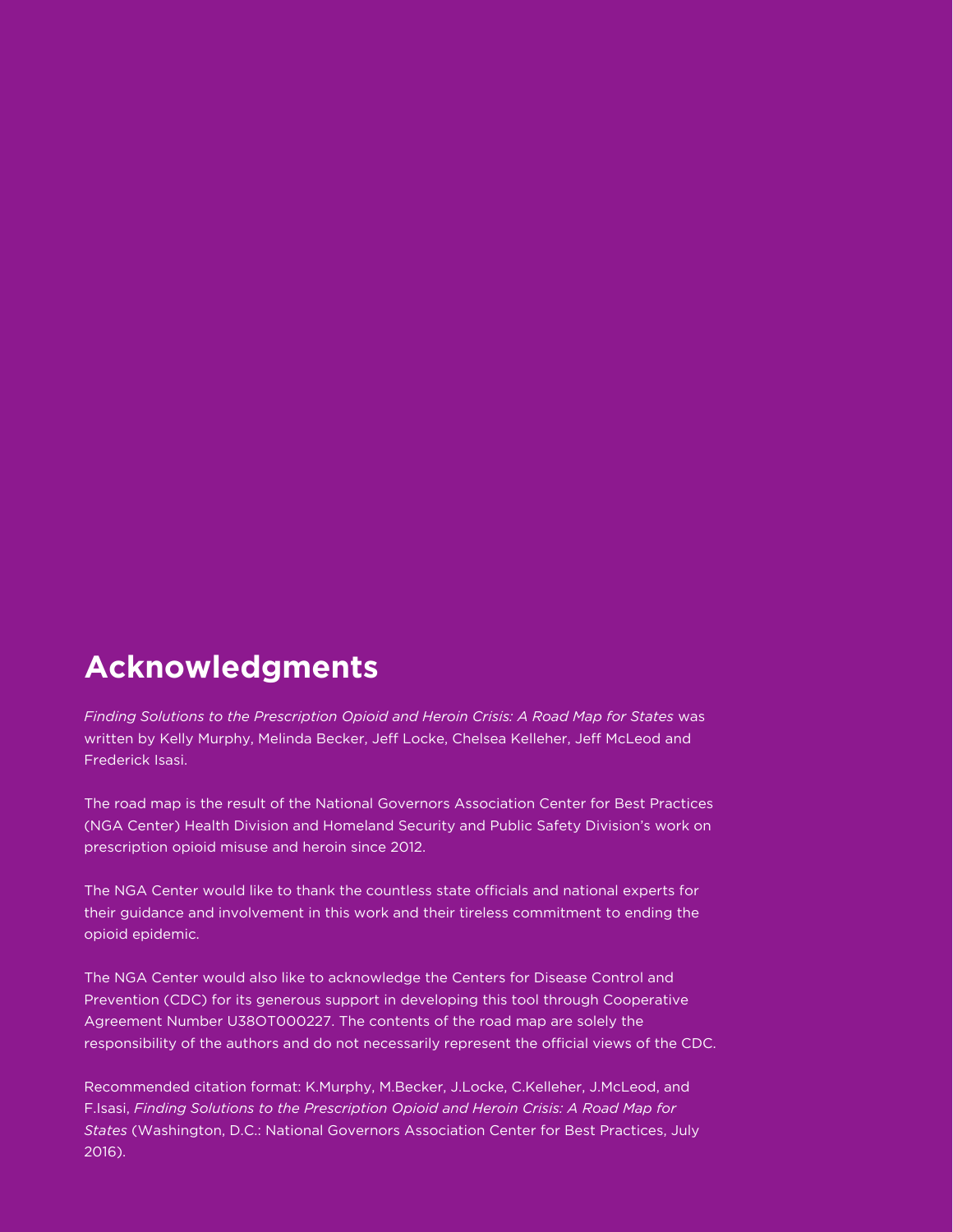### **National Governors Association Opioid Road Map Executive Summary**

Inappropriate opioid prescribing has fueled one of the deadliest drug epidemics in U.S. history. Though most opioid-related overdoses involve prescription opioids, an increasing number are linked to illicit opioids such as heroin and fentanyl.

#### **THE ROLE OF STATES**

Governors are taking action to end the opioid epidemic with a range of public health and public safety strategies across the continuum from prevention and early identification to treatment and recovery.

#### **THE ROAD MAP**

The road map is a tool to help states respond to the opioid crisis with effective health care and public safety strategies.

#### **THE PROBLEM KEY STATISTICS**

Every day, **78 people** die from<br>an overdose related to prescription opioids and heroin.

In 2012, health care providers wrote enough opioid prescriptions for every American adult to have a bottle of pills.

4 out of 5 heroin users reported misusing prescription opioids before moving to heroin.

Medicaid is the most common payer of opioid-related hospitalizations, the cost of which quadrupled between 2002 – 2012.

> Heroin seizures by U.S. law enforcement rose 81% between 2010 – 2014.

80% of people with an opioid<br>use disorder are not receiving<br>treatment.



Develop a work plan or identify an existing vehicle, such as an<br>existing statewide opioid plan, from which an actionable work<br>plan can be developed to achieve defined objectives. DEVELOP WORK PLAN BASED ON POLICY PRIORITIES

**IMPLEMENT POLICIES**

#### CONTINUOUSLY MONITOR AND EVALUATE

Implement rapid cycle performance monitoring, reporting and quality improvement strategies. Make programmatic adjustments based on evaluation.

IN THE APPENDIX: . State Examples . State Approaches to Establishing Opioid Prescription Limits . Medication Assisted Treatment Overview . Sample Key Data Sources • Abbreviated Resource List • More Information About Evaluation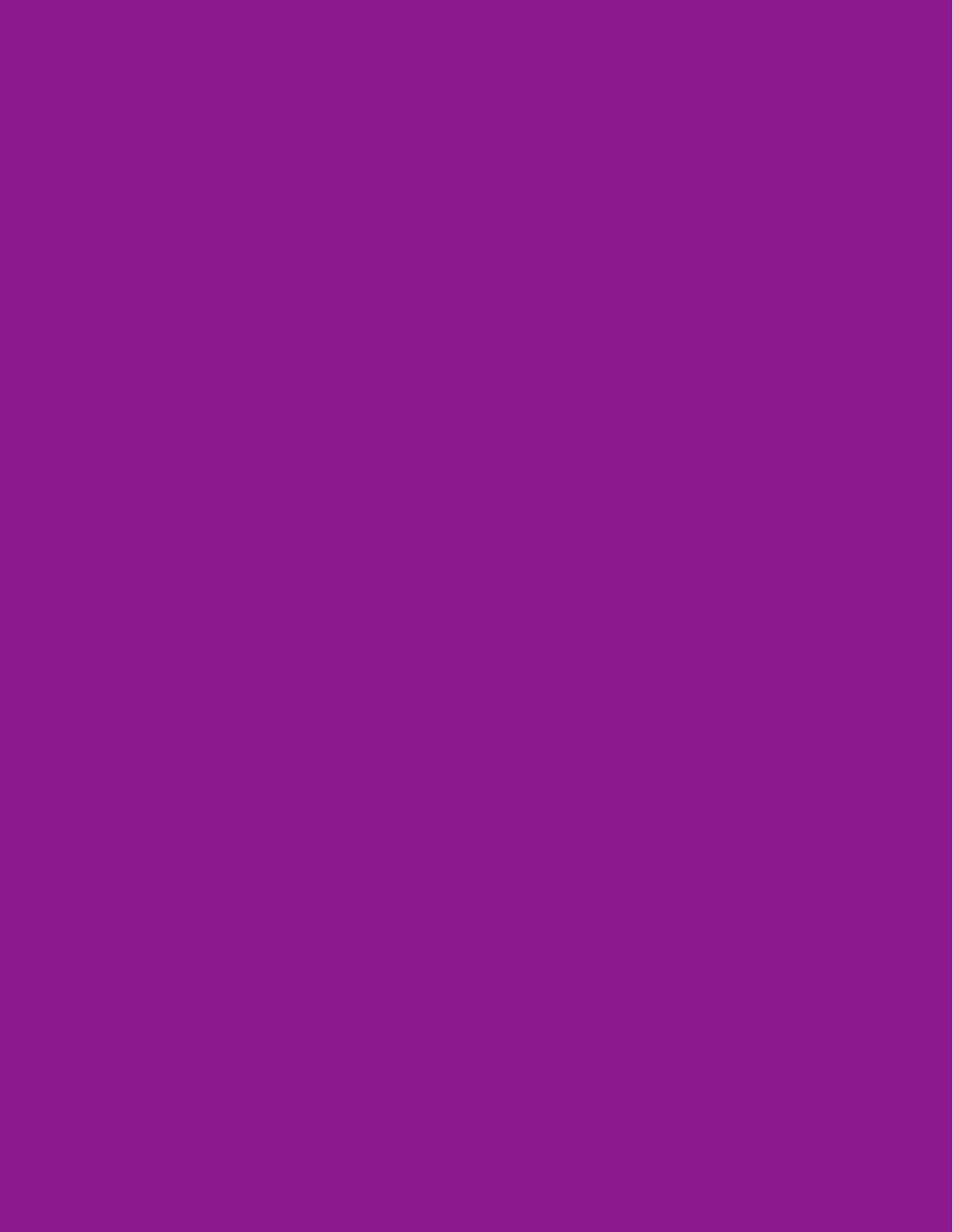[Strategies for](#page-16-0) **[Appendices](#page-28-0) [States](#page-16-0)** 

### <span id="page-4-0"></span>**Introduction**

### How to Use the Road Map

The road map is a tool to help states respond to the growing crisis of opioid misuse and overdose. Used effectively, this tool will help states assess their current capacity to address the problem, select evidence-based and promising strategies and evaluate their work.

With many states already working to combat the epidemic, some steps may overlap with efforts currently underway. The road map is designed as a policy development tool, allowing a state to use all or portions of the road map as it applies to their unique situation. States could consider revisiting the tool as needed.

### What to Expect

Here is an overview of what states will find as they progress through the road map:

- Background on the problem and the factors driving the current prescription opioid misuse and heroin epidemic
- Steps to address the crisis, including how to assess the situation, select policies and evaluate initiatives
- A summary of evidence-based and promising health care and public safety strategies to reduce opioid misuse and overdose
- An appendix with state data sources and additional resources, including sample state plans

### How it Was Developed

The road map was developed through extensive research and consultation with senior state officials and other national experts in the fields of health and public safety. The National Governors Association (NGA) invited input from a broad array of stakeholders, including pain specialists, substance use disorder treatment providers, health care payers, law enforcement and criminal justice professionals. Numerous federal agencies shared resources and expertise. The road map also reflects insights from the work NGA has done with states since 2012 to reduce prescription opioid misuse and overdose.

For additional information about the road map, please contact Kelly Murphy at [kmurphy@nga.org](mailto:kmurphy@nga.org) or Jeff McLeod at [jmcleod@nga.org.](mailto:jmcleod@nga.org.)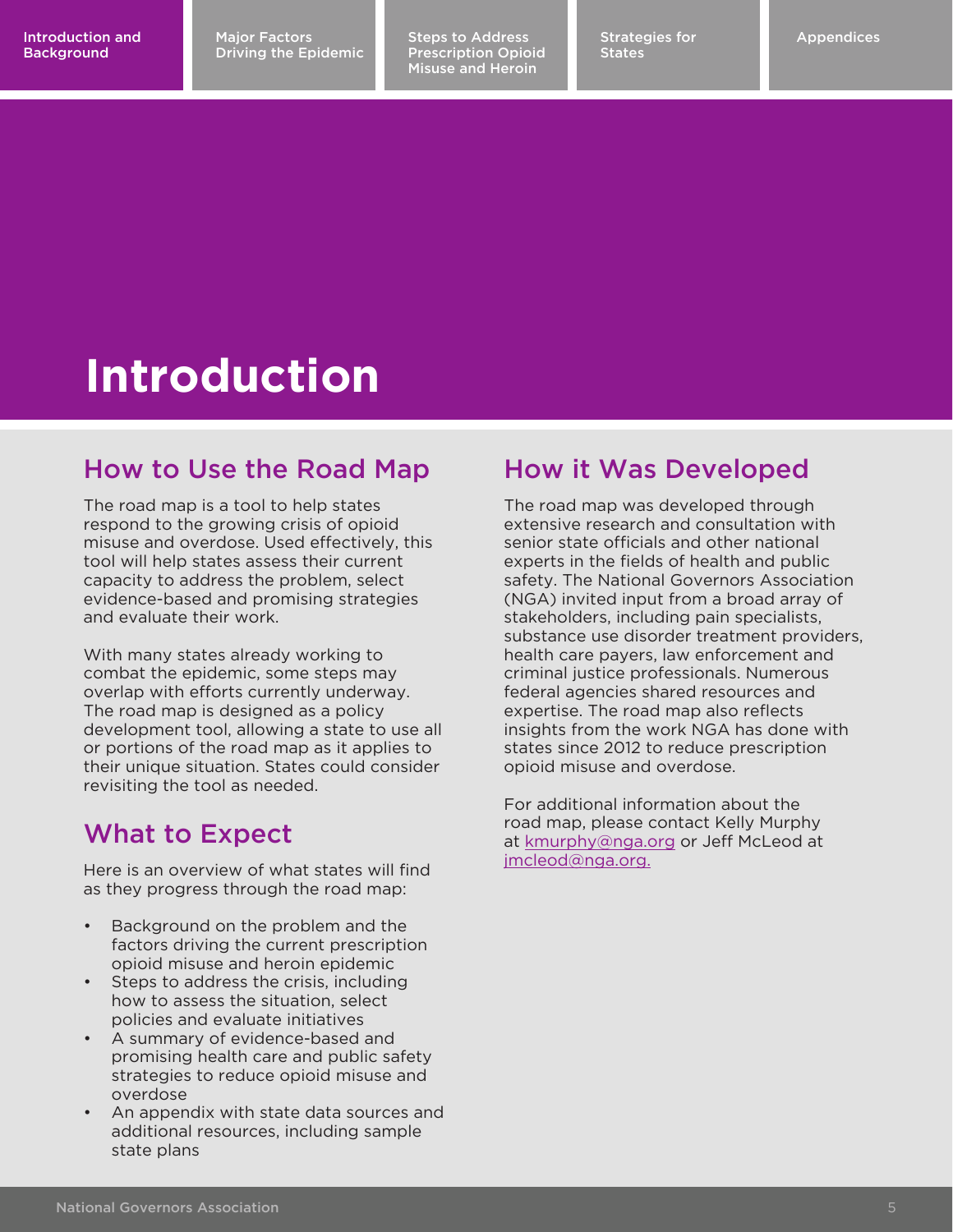[Strategies for](#page-16-0) **[Appendices](#page-28-0) [States](#page-16-0)** 

### **Background**

### Opioid use disorder and overdose are serious problems affecting millions of Americans.

In 2014, an estimated 1.9 million people in the United States suffered from substance use disorders related to prescription opioids and an estimated 586,000 people were addicted to heroin.<sup>1</sup> Overdose deaths have soared in recent years; between 2001 and 2014, there was a 200 percent increase in the rate of overdose deaths involving prescription opioids and heroin.<sup>2</sup> According to CDC, more Americans died of drug overdoses in 2014 than in any year on record. Opioids were involved in 61 percent (28,647) of the 47,055 drug overdose deaths that occurred that year in the United States. $\frac{3}{2}$ 

The rise in opioid use disorder and overdose has been fueled by inappropriate opioid prescribing. Sales of prescription opioid painkillers nearly quadrupled from 1999 to 2014, though the amount of pain reported by Americans remained relatively unchanged. $4$  This shift in opioid prescribing practices began in the 1990s with changing attitudes about pain management including the move to treat pain as the fifth vital sign—and the risks associated with prescription opioids. In 2012, health care

providers wrote 259 million prescriptions for opioid painkillers, enough for every American to have a bottle of pills. $\frac{5}{5}$ 

Along with the increase in prescription opioid misuse, the United States has recently seen a related surge in heroin. Heroin overdose death rates more than tripled between 2010 and 2014. $6$  Although surveys show that less than 4 percent of people who have misused prescription opioids start using heroin within five years, four out of five recent heroin initiates (79.5 percent) reported nonmedical use of prescription opioids.<sup>7</sup> With an increased supply of heroin and new methods for selling to a broader base of customers, illegal drug traffickers have become increasingly aggressive and sophisticated in their distribution methods. Adding to the problem, traffickers in some areas have begun supplementing heroin with illicit fentanyl, an inexpensive and powerful opioid that is up to 50 times more potent than heroin. The emergence of illicit fentanyl has led to a dramatic increase in overdose deaths in some states and poses unique challenges for health care and public safety professionals.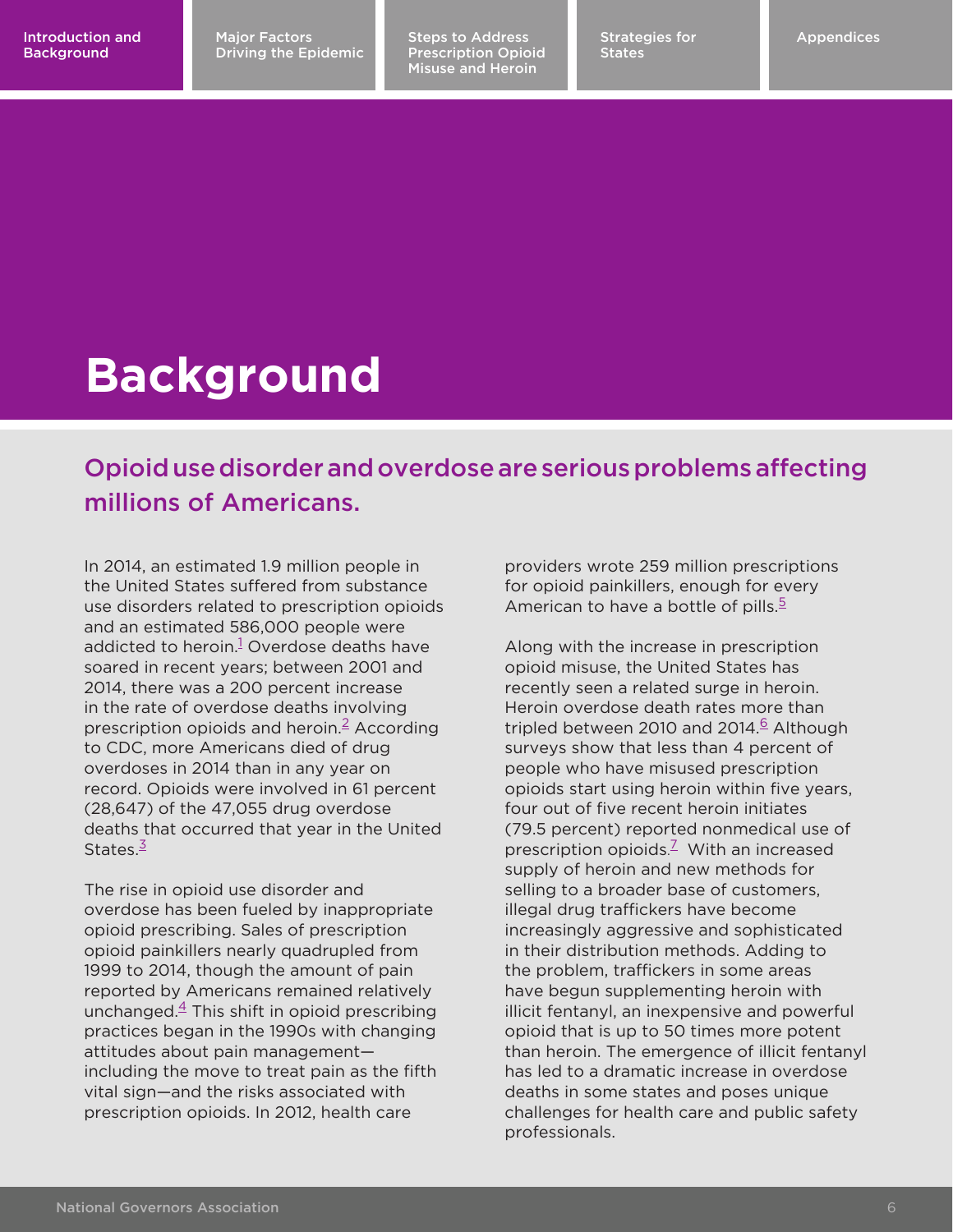[Strategies for](#page-16-0) **[Appendices](#page-28-0) [States](#page-16-0)** 

### **Background**

Having recognized the widespread and devastating nature of the opioid crisis, governors are taking action to stem the tide of opioid use disorder and overdose. States are uniquely positioned to do this work, because they play a central role in protecting public health and safety; regulating health care providers; establishing prescription drug monitoring programs (PDMPs); and paying for care through Medicaid, state employee benefits, corrections and other health programs. Current evidence suggests that the most

effective way to end the opioid crisis is to take a public health approach focused on preventing and treating opioid use disorder as a chronic disease while strengthening law enforcement efforts to address illegal supply chain activity. This road map uses a public health intervention model to guide state activities in targeting the problem with health care and law enforcement strategies. A monitoring and evaluation component is included to help states assess the effectiveness of those efforts and inform future activities.

1 Sarra L. Hedden et al., Behavioral Health Trends in the United States: Results from the 2014 National Survey on Drug Use and Health (Rockville MD: Substance Abuse and Mental Health Services Administration, 2015), [http://www.samhsa.gov/data/sites/default/files/NSDUH-FRR1-2014/](http://www.samhsa.gov/data/sites/default/files/NSDUH-FRR1-2014/NSDUH-FRR1-2014.pdf) [NSDUH-FRR1-2014.pdf](http://www.samhsa.gov/data/sites/default/files/NSDUH-FRR1-2014/NSDUH-FRR1-2014.pdf) (accessed June 13, 2016).

2 Rose Rudd et al., "Increases in Drug and Opioid Overdose Deaths—United States, 2000–2014," Morbidity and Mortality Weekly Report 64 no. 50 (January 1, 2016): 1378–1382, <http://www.cdc.gov/mmwr/preview/mmwrhtml/mm6450a3.htm> (accessed June 13, 2016).

#### 3 Ibid.

4 Leonard J. Paulozzi et al., "Vital Signs: Overdoses of Prescription Opioid Pain Relievers—United States, 1999–2008," Morbidity and Mortality Weekly Report 60 no. 43 (November 1, 2011): 1487–1492,<http://www.cdc.gov/mmwr/preview/mmwrhtml/mm6043a4.htm> (accessed June 13, 2016); and H.Y. Chang et al., "Prevalence and Treatment of Pain in Emergency Departments in the United States, 2000–2010," American Journal of Emergency Medicine 32 no. 5 (May 2014): 421–423,<http://www.ncbi.nlm.nih.gov/pubmed/24560834> (accessed June 13, 2016).

5 Centers for Disease Control and Prevention, "Vital Signs: Opioid Painkiller Prescribing: Where You Live Makes a Difference," Morbidity and Mortality Weekly Report (July 1, 2014).

6 R. Rudd, "Increases in Drug and Opioid Overdose Deaths."

7 Pradip K. Muhuri, Joseph C. Gfroerer, and M. Christine Davies, "Associations of Nonmedical Pain Reliever Use and Initiation of Heroin Use in the United States," Center for Behavioral Health Statistics and Quality Data Review (August 2013), [http://www.samhsa.gov/data/sites/default/files/](http://www.samhsa.gov/data/sites/default/files/DR006/DR006/nonmedical-pain-reliever-use-2013.htm) [DR006/DR006/nonmedical-pain-reliever-use-2013.htm](http://www.samhsa.gov/data/sites/default/files/DR006/DR006/nonmedical-pain-reliever-use-2013.htm) (accessed June 13, 2016).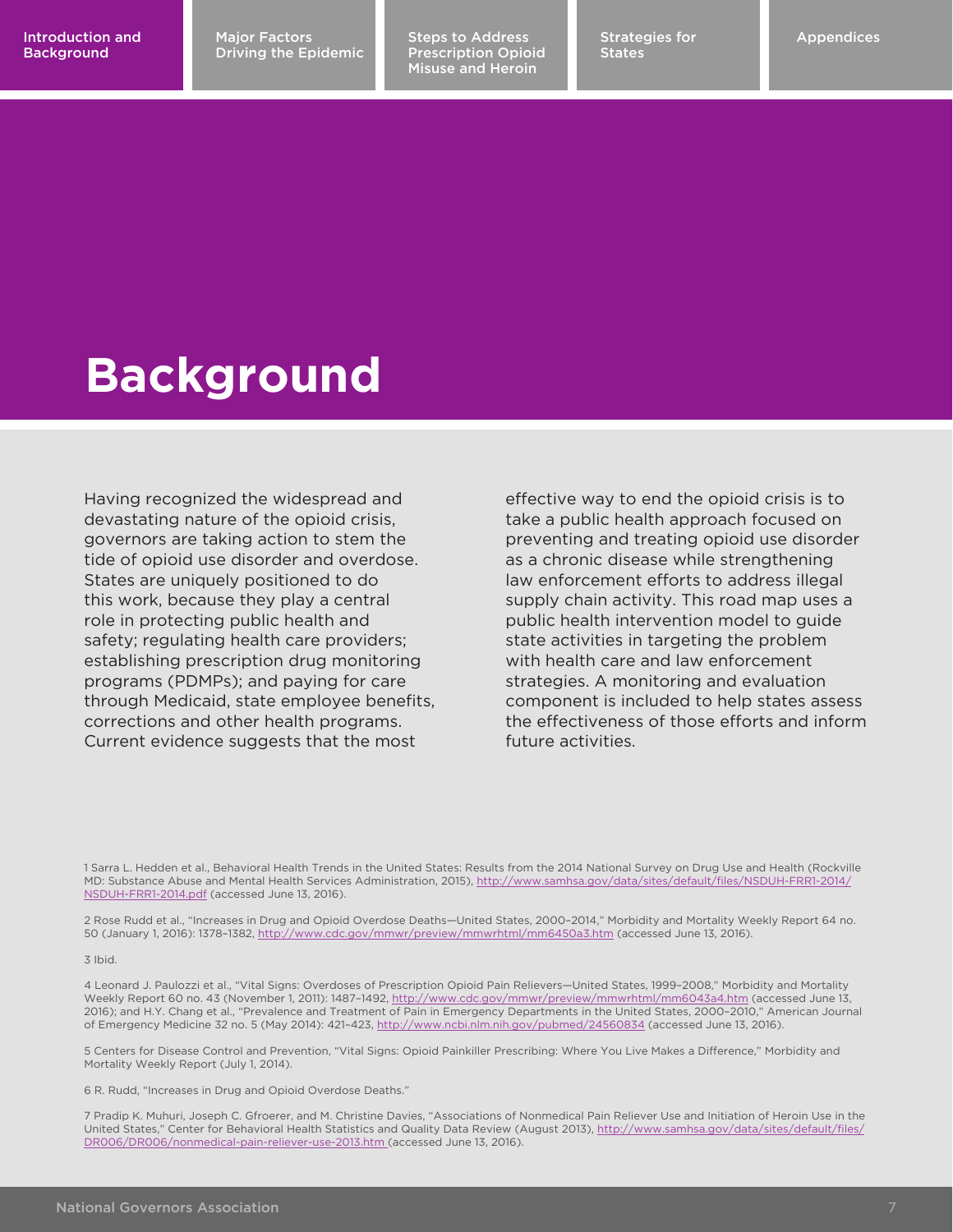[Strategies for](#page-16-0) **[Appendices](#page-28-0) [States](#page-16-0)** 

### **NGA's Work on Reducing Prescription Opioid Misuse**

Between 2012 and 2015, NGA worked with 13 states on statewide plans that combined health care and law enforcement strategies to target the problem of prescription opioid misuse. Major aspects of statewide plans are listed below and informed the development of this road map.

#### Optimizing PDMPs.

PDMPs are being used to greater effect in many states as a source of real-time information for health care providers, as a tool to interdict diversion of prescription opioids and as an analytical tool for examining trends and outcomes associated with state policies and programs.

#### Enhancing enforcement by coordinating operations, providing specialized training and strengthening existing laws.

States are improving their law enforcement and regulatory oversight activities by ensuring a coordinated approach to investigating and prosecuting cases.

#### Ensuring proper disposal of prescription drugs.

States are collaborating with local coalitions, pharmacies, health professional boards and the Drug Enforcement Administration (DEA) in take-back activities, such as hosting take-back events and identifying permanent locations where the public can safely dispose of unused prescription medications.

#### Leveraging the state's role as regulator and purchaser of services.

States are working to improve prescribing practices by increasing educational opportunities and requirements for health care providers, and adopting guidelines on appropriate prescribing practices.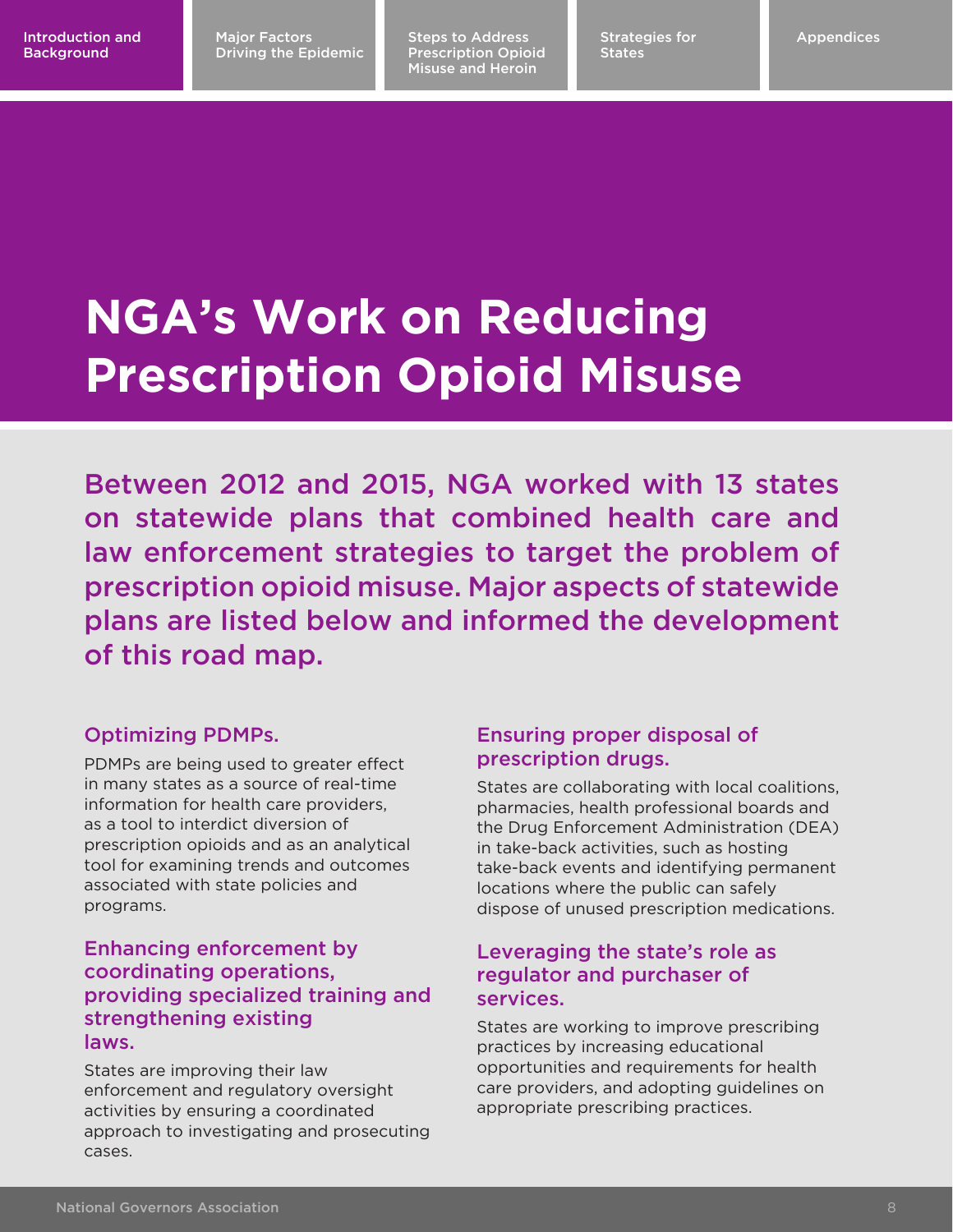[Strategies for](#page-16-0) **[Appendices](#page-28-0) [States](#page-16-0)** 

## **NGA's Work on Reducing Prescription Opioid Misuse**

#### Increasing access to treatment.

States play an important role in ensuring Medicaid and private insurance coverage of medication-assisted treatment (MAT), behavioral health and wraparound services and recovery supports. States are working to increase access in rural areas by implementing telehealth initiatives and by integrating treatment into primary care settings. ([See Appendix A on page](#page-28-0)  [2](#page-28-0)9 for an overview of U.S. Food and Drug Administration (FDA)–approved medications indicated for treating opioid use disorder and opioid overdose.)

#### Building partnerships among key stakeholders.

Reducing prescription opioid misuse requires agencies, consumer groups, health care providers, industry and others who may not typically work together to partner to develop an effective and comprehensive strategy. Governors are promoting interagency collaboration by creating task forces or working groups through executive order.

#### Using the bully pulpit to promote public education about prescription opioid misuse.

Governors are spearheading statewide public awareness campaigns to educate the public, providers, state policymakers and other public officials about the risks associated with prescription opioids, the scope of the problem and the need to destigmatize and raise awareness about treatment and recovery.

#### Developing data strategies with metrics and evaluation plans to drive policy and practice.

To ensure that interventions have their intended effect, states are incorporating evaluation into their plans. Evaluation can help demonstrate the impact and value of policies and programs, ensure accountability for resources invested and inform the development of future policies and initiatives.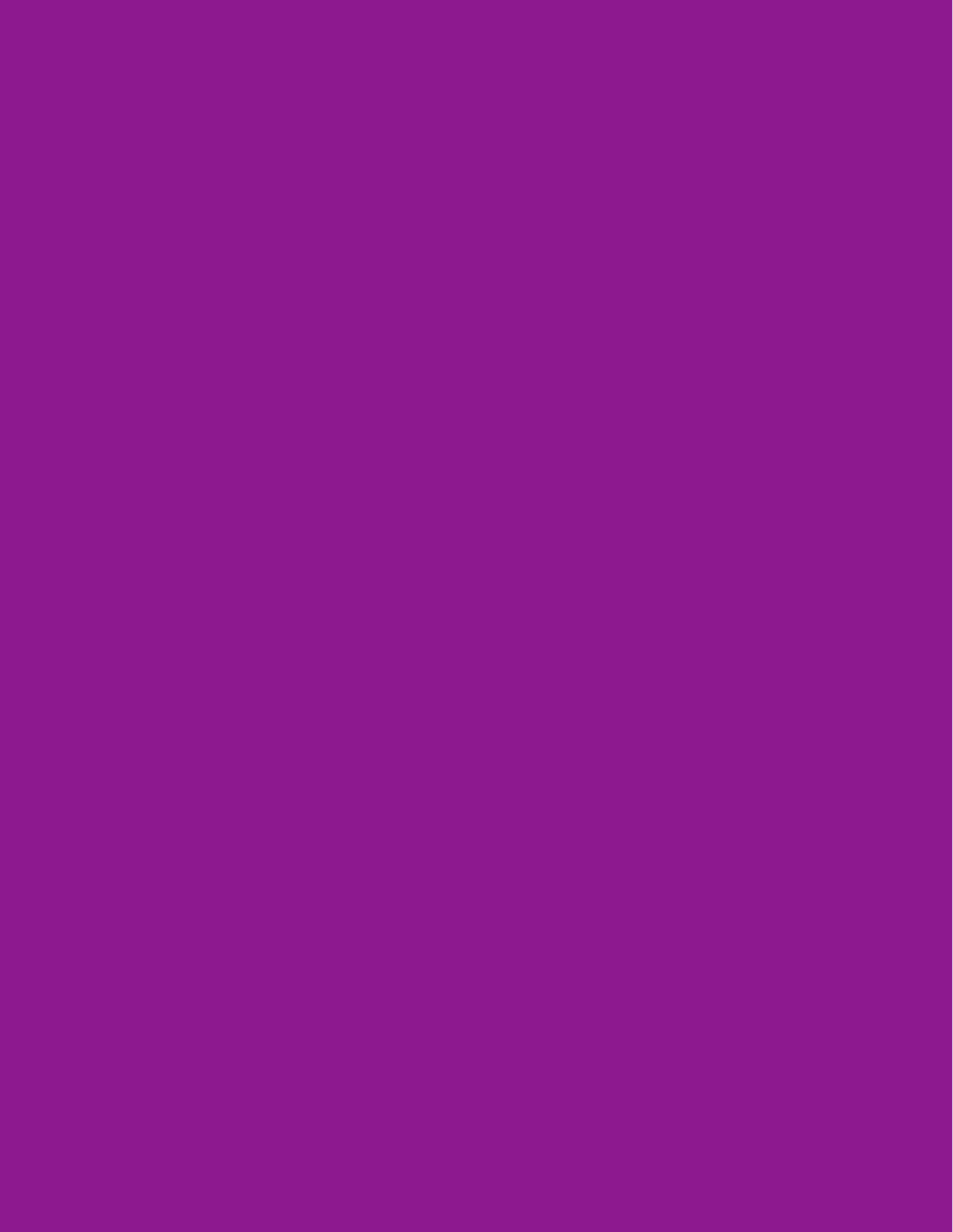[Strategies for](#page-16-0) **[Appendices](#page-28-0) [States](#page-16-0)** 

## <span id="page-10-0"></span>**Major Factors Driving the Prescription Opioid and Heroin Epidemic**

Understanding the factors that drive the interrelated problems of prescription opioid misuse, heroin use and opioid-related overdose is essential to developing effective strategies.

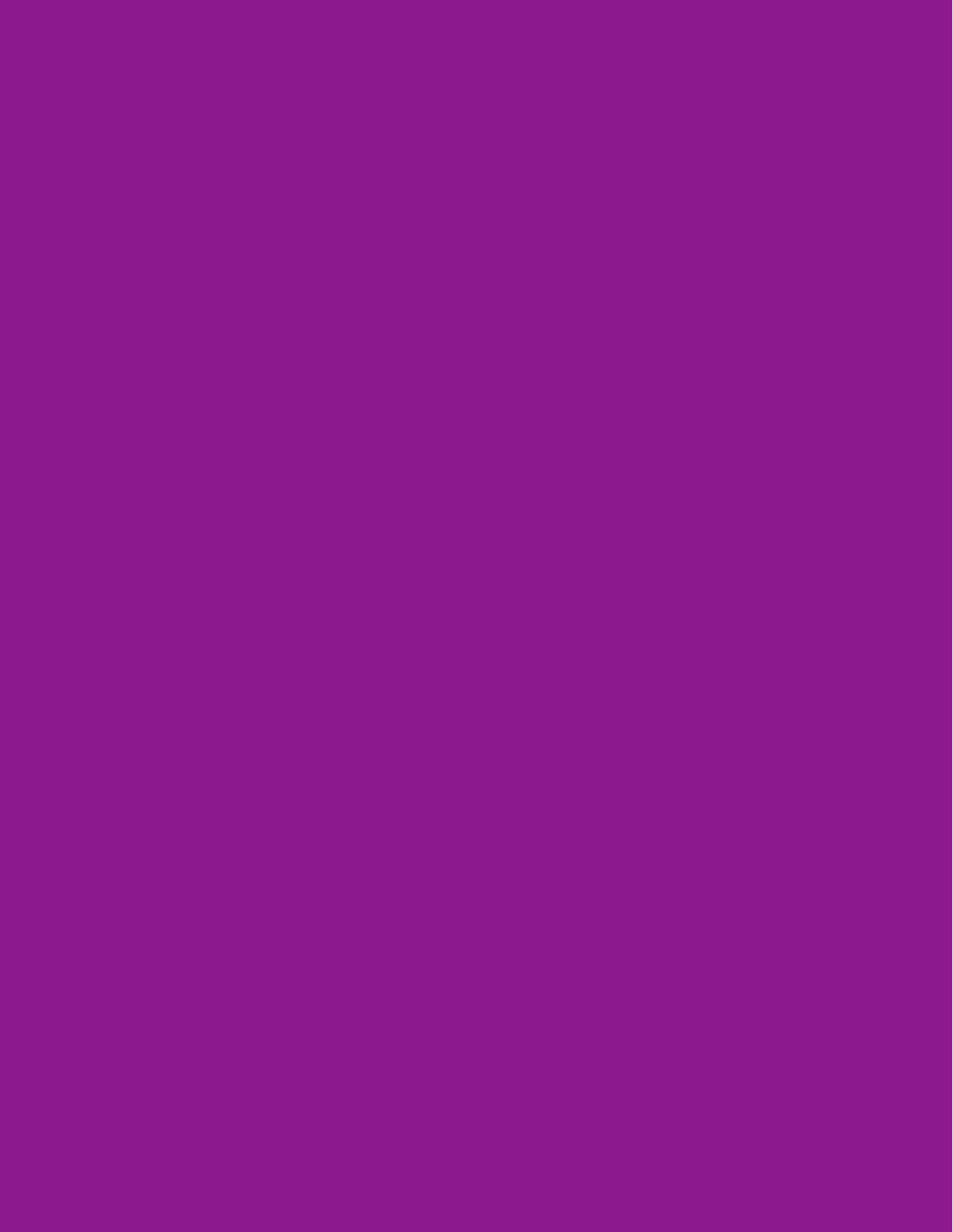[Strategies for](#page-16-0) **[Appendices](#page-28-0) [States](#page-16-0)** 

### <span id="page-12-0"></span>**Overview: Steps to Address Prescription Opioid Misuse and Heroin**

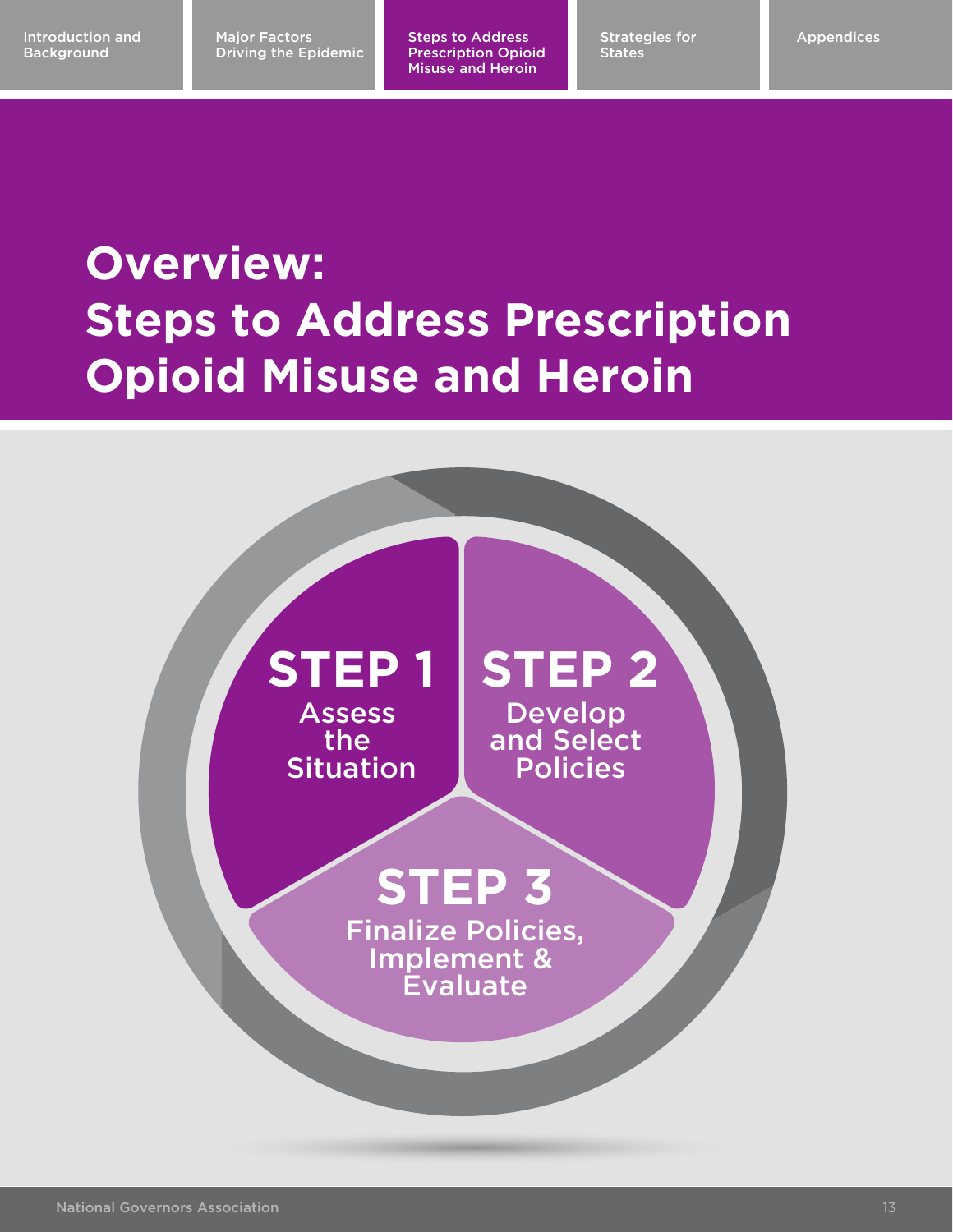[Strategies for](#page-16-0) **[Appendices](#page-28-0) [States](#page-16-0)** 

### **Step 1: Assess the Situation (2 –3 months)**



#### **KEY OUTPUTS:**

 **1. OVERARCHING VISION AND GOALS**

- Informed by data and environmental scan Shaped by key decision makers and priority stakeholders Owned by the Opioid Team
- **2. COMPREHENSIVE UNDERSTANDING OF THE STATE LEVERS TO REDUCE OPIOID MISUSE AND OVERDOSE**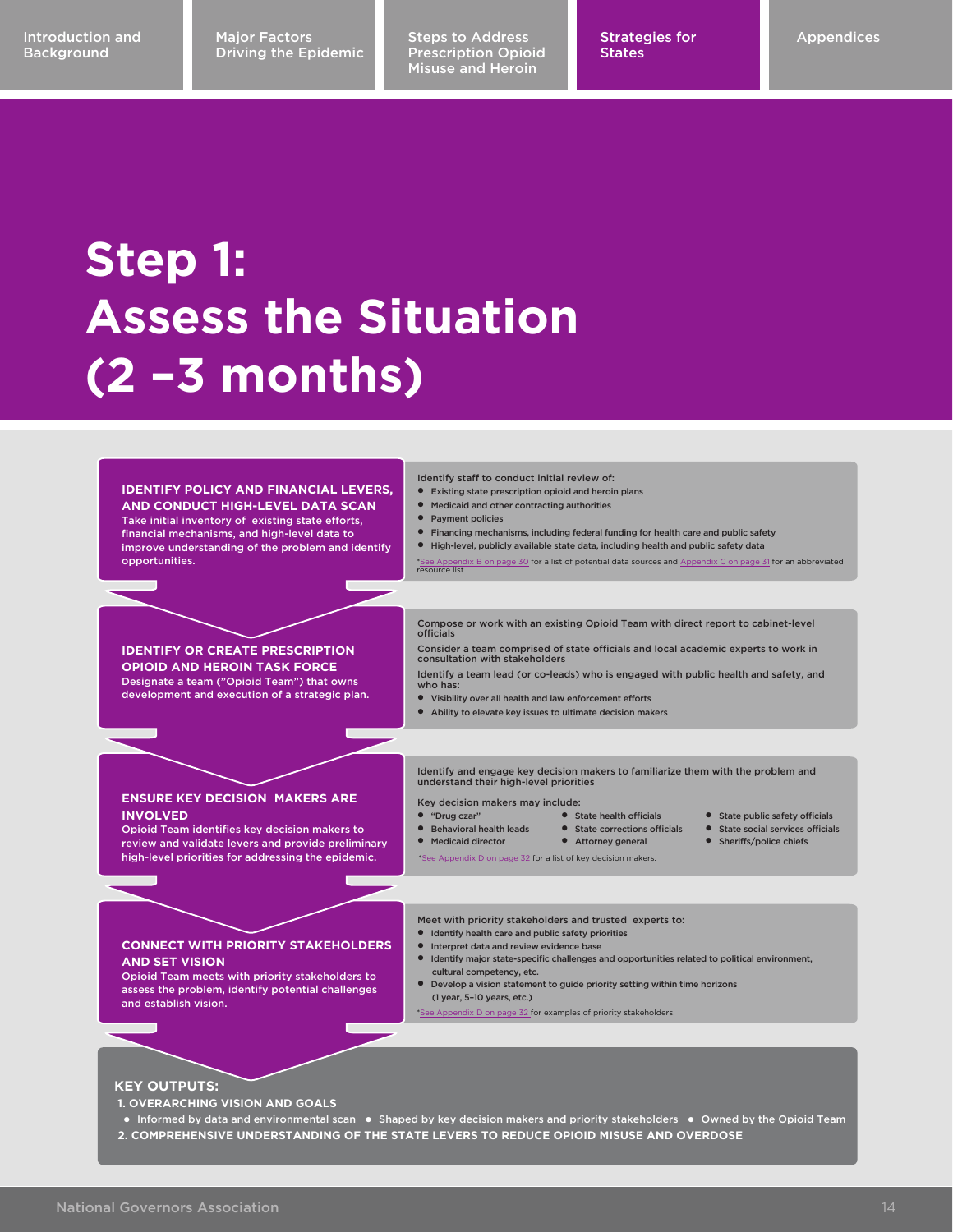[Strategies for](#page-16-0) **[Appendices](#page-28-0) [States](#page-16-0)** 

## **Step 2: Develop and Select Policies (3 months)**

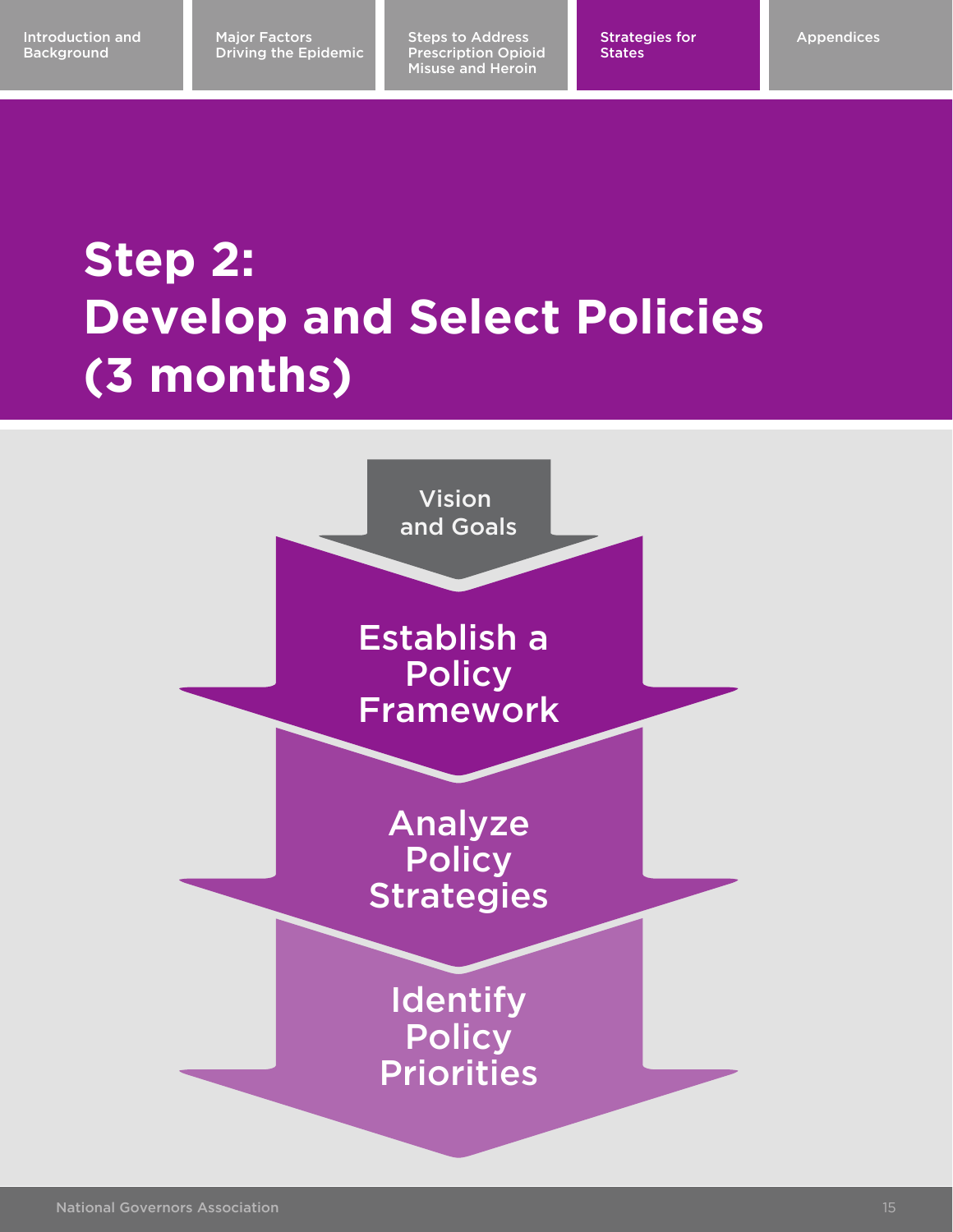[Strategies for](#page-16-0) **[Appendices](#page-28-0) [States](#page-16-0)** 

### **Step 2: Establish a Policy Framework**

### **Overarching Prescription Opioid Misuse and Heroin Policy Framework**

### Health Care and Public Safety

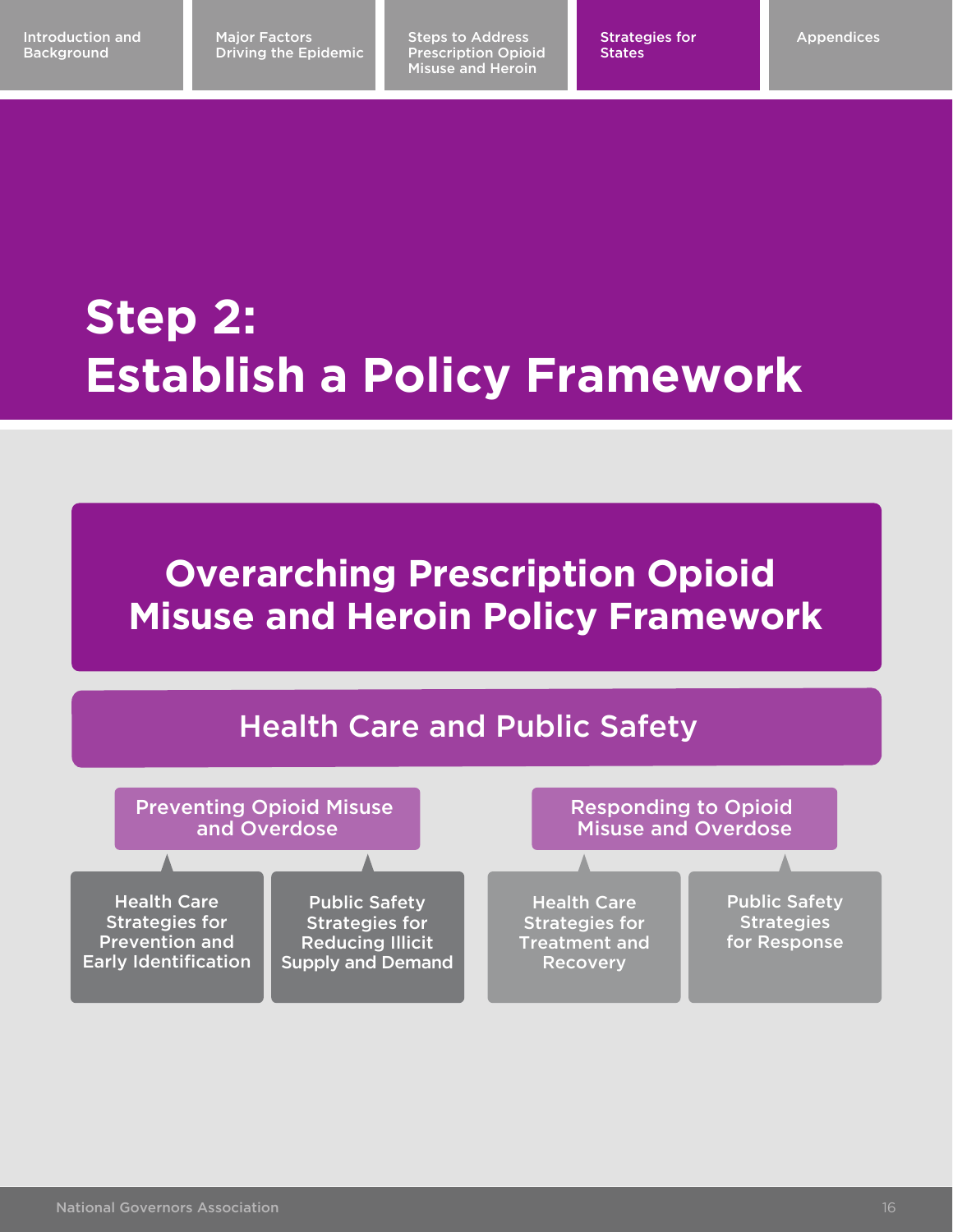Strategies for **[Appendices](#page-28-0) States** 

### <span id="page-16-0"></span>**Step 2: Analyze Policy Strategies and Identify Policy Priorities**

#### **How Strategies Were Selected**

The following four pages include evidence-based and promising strategies for addressing prescription opioid misuse and heroin use within the general population. This section is not intended to be exhaustive; rather it highlights the most impactful policies and practices identified through research and consultation with states and other national experts. To build a comprehensive action plan, states may adopt some or all of these strategies, depending on the nature of the problem and other state-specific considerations. Notably, this road map does not include strategies for specific populations, such as pregnant women, veterans and rural communities, which will be addressed through future initiatives.

### **Key Criteria for Selecting Strategies**

### **Evidence-based.**

Is there strong evidence demonstrating the effectiveness of the strategy in achieving the desired outcome?

• Evidence-based programs and practices have been evaluated empirically and do not rely on traditional practice or anecdotal evidence.

#### **Promising.**

For strategies that do not have a strong evidence base, how likely is it that the strategy will reduce the magnitude and severity of harm related to opioid misuse and use disorder or decrease opioid overdose deaths?

- How many people are likely to be affected?
- How important is the strategy to furthering a state's understanding of the problem and targeting future efforts?
- How likely is the strategy to result in unintended harm?
- Can the impact of the strategy be measured and tracked?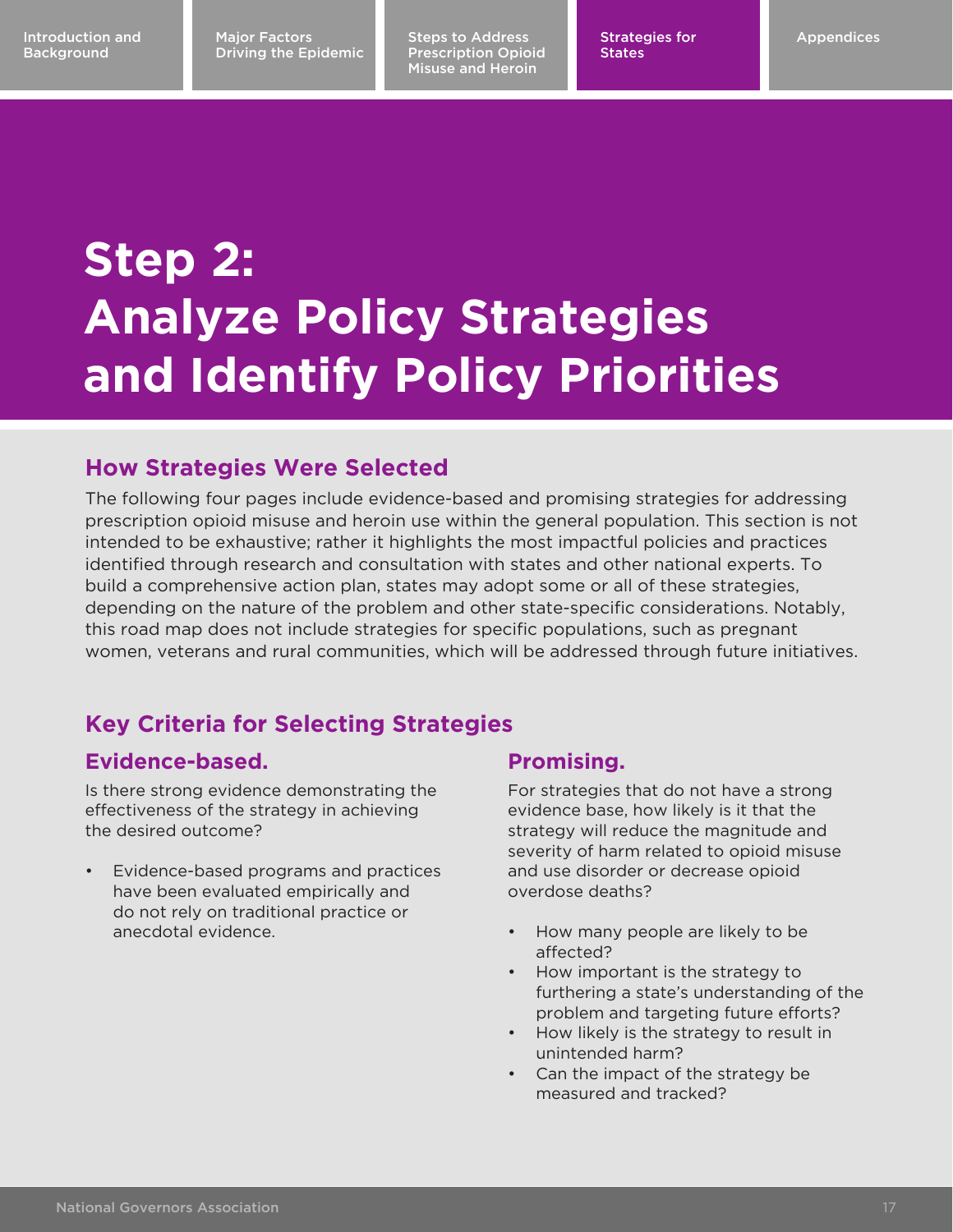[Strategies for](#page-16-0) **[Appendices](#page-28-0) [States](#page-16-0)** 

## **Step 2: Health Care Strategies for Prevention and Early Identification**

#### Develop and update guidelines for all opioid prescribers.

- Work with state health professional licensing boards to develop or update opioid prescribing guidelines with recommended dosing and day limits.
- Consider adopting or using CDC's Guideline for Prescribing Opioids for Chronic Pain to inform state guidelines.

#### Limit new opioid prescriptions for acute pain, with exceptions for certain patients.

- Partner with health care providers to establish dosage and day limits for new opioid prescriptions for acute pain, with exceptions for certain patients and flexibility for prescribers to use their clinical judgement in determining when higher doses or longer prescriptions are appropriate.
- Limits may be established in statute, regulations or guidelines ([see Appendix E on](#page-32-0)  [page 33](#page-32-0)).

#### Develop and adopt a comprehensive opioid management program in Medicaid and other state-run health programs.

• Programs may require a treatment plan between doctors and patients, a risk assessment signed by the patient, prior authorization for high-dose prescriptions or those exceeding a certain number of days and the use of a single prescriber and pharmacy for all opioid prescriptions.

- Encourage or require commercial plans to implement similar programs (e.g., Blue Cross Blue Shield Massachusetts' Prescription Pain Medication Safety Program).
- Authorize public payers, including Medicaid and Medicare, and commercial plans to review PDMP data applicable to their enrollees.

#### Remove methadone for managing pain from Medicaid preferred drug lists.

• If methadone remains a preferred drug for managing pain, consider the use of step therapy, quantity limits and clinical criteria at the point of sale to limit its use to patients for whom the benefits outweigh the risks.

#### Expand access to non-opioid therapies for pain management.

- In Medicaid and other state-run health programs, provide and consider increasing reimbursement for comprehensive pain management services that include non-opioid therapies for acute and chronic pain.
- Encourage or require commercial plans to implement similar reimbursement policies.

#### Enhance education and training for all opioid prescribers.

• Work with institutions that educate and train opioid prescribers (e.g., medical schools and residency programs) to develop curricula on pain management, safe opioid prescribing and substance use disorder that incorporates opioid prescribing guidelines.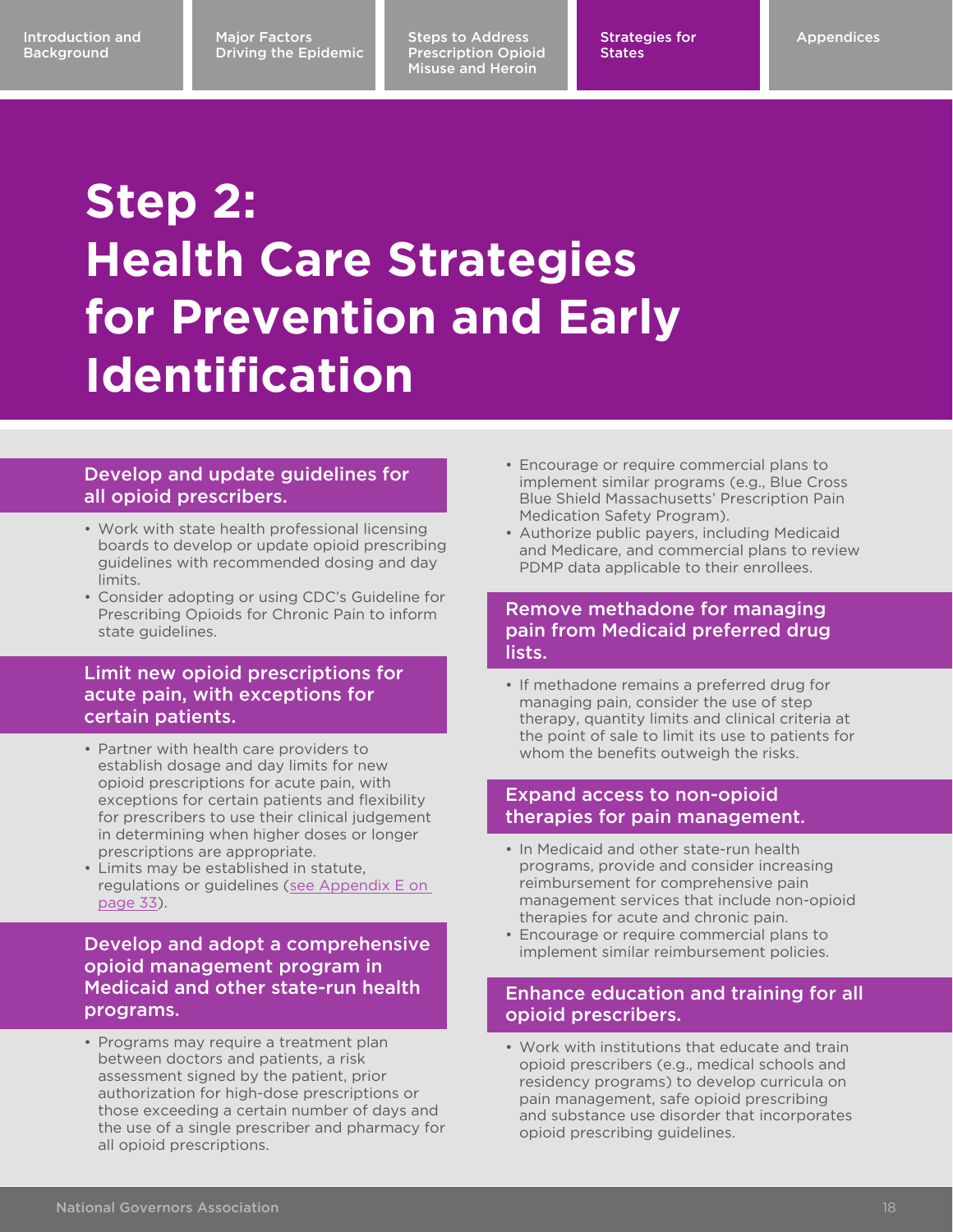[Strategies for](#page-16-0) **[Appendices](#page-28-0) [States](#page-16-0)** 

## **Step 2: Health Care Strategies for Prevention and Early Identification**

• As a condition of licensure, require all opioid prescribers to complete high-quality continuing medical education courses in pain management, safe opioid prescribing that incorporates opioid prescribing guidelines.

#### Maximize the use and effectiveness of state PDMPs.

- Require providers to check the PDMP before prescribing Schedule II, III and IV controlled substances.
- Require pharmacists to report to the PDMP within 24 hours.
- Use PDMP data to provide proactive analyses and reporting to professional licensing boards and law enforcement.
- Make PDMPs easier to use by integrating PDMP data into electronic health records and health information systems and by allowing prescribers to establish delegate accounts.
- Ensure PDMP interoperability with other states.

#### Use public health and law enforcement data to monitor trends and strengthen prevention efforts.

- Ensure access to key data sources (e.g., deidentified PDMP data and toxicology and drug seizure reports) to identify geographical hot spots and alert law enforcement, public health entities, community coalitions, substance abuse prevention and treatment agencies and the public.
- Authorize medical examiners to obtain PDMP data for death investigations.
- Establish multidisciplinary overdose fatality review teams to conduct confidential case reviews and inform state and local overdose prevention.

#### Enact legislation that increases oversight of pain management clinics to reduce "pill mills."

- Define what constitutes a pain management clinic based on the volume and types of services provided.
- Require pain management clinics to register with the state or obtain a license or certificate from the state.
- Give the state health agency or licensing board authority to inspect pain management clinics and mandate unannounced inspections when receiving complaints of violations.
- Require pain management clinic owners and medical directors to meet training requirements and prohibit non-law-abiding or restricted licensees from becoming owners or employees.

#### Raise public awareness about the dangers of prescription opioids and heroin.

- Use the bully pulpit to raise awareness about the risks associated with opioid use.
- Identify opportunities to require targeted education, such as middle and high-school health classes and annual safety trainings for student athletes and their parents.
- Work with community coalitions to provide evidence-based prevention programming to youth and other high-risk groups (e.g., Strengthening Families Program, PROPSER).
- Help publicize law enforcement-sponsored and pharmacy take-back programs as well as other opportunities for safe drug disposal.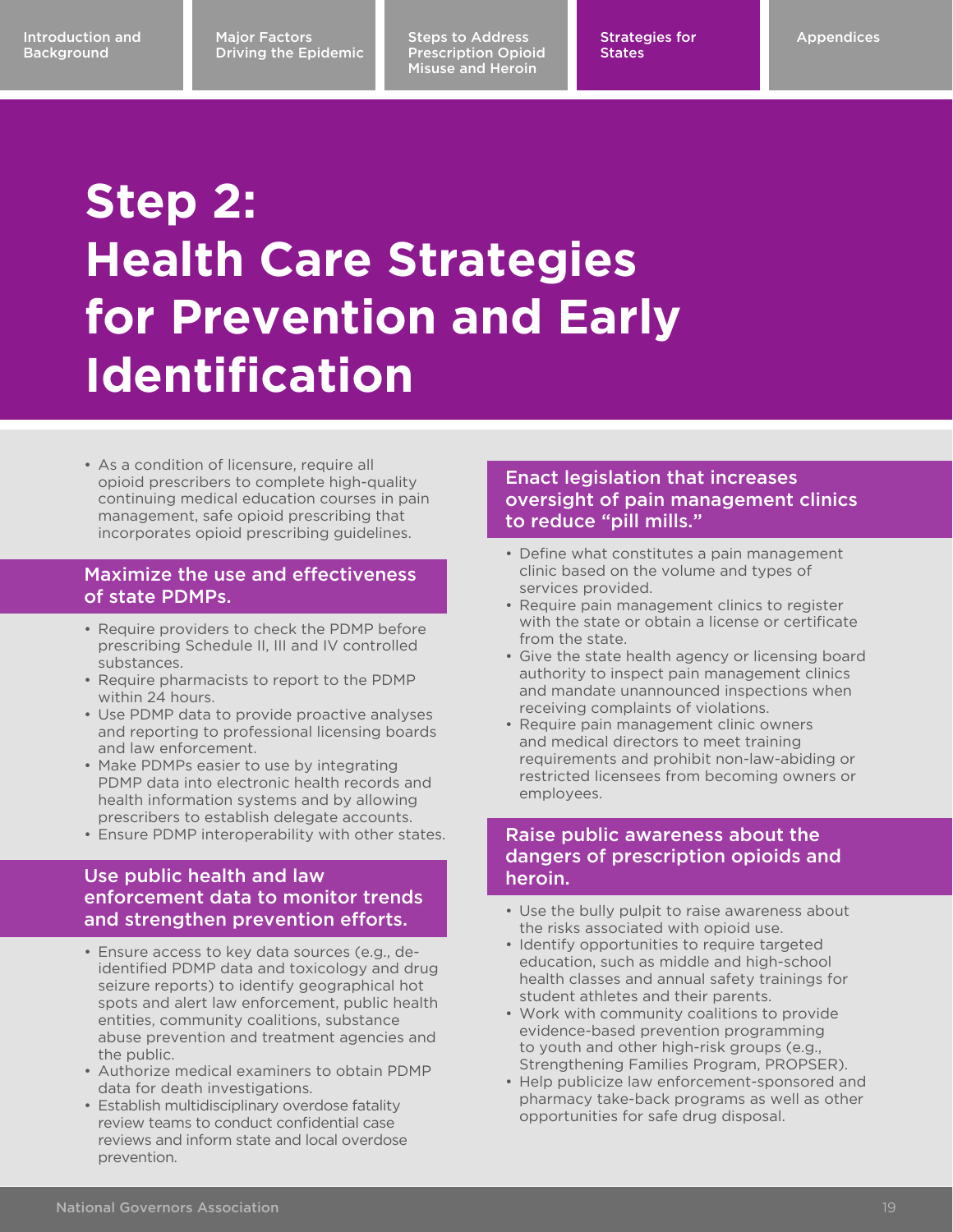[Strategies for](#page-16-0) **[Appendices](#page-28-0) [States](#page-16-0)** 

## **Step 2: Public Safety Strategies for Reducing the Illicit Supply of and Demand for Opioids**

Establish a collaborative information sharing environment that breaks down silos across state agencies to better understand trends, target interventions and support a comprehensive state response.

- Increase law enforcement, human services, forensic labs and public health expert collaboration and understanding of state drug data trends, patterns, implications and threats (e.g., drug monitoring initiatives, [see Appendix](#page-33-0)  [F on page 3](#page-33-0)4).
- Embed public health professionals with state drug intelligence units, automate drug data collection processes for real-time alerts and share data on law enforcement and emergency services administration of naloxone to identify and map potential spikes in drug overdoses.
- Use de-identified PDMP data to pin-point communities with elevated levels of high-risk opioid and benzodiazepine prescribing as areas at potential high risk for heroin use.

#### Leverage assets from partner entities to improve data collection and intelligence sharing to restrict the supply of illicit opioids.

- Where possible, designate High Intensity Drug Trafficking Areas (HIDTAs) as the central source for state drug intelligence and enter state opioid investigative activities into the HIDTA Case Explorer.
- Utilize the El Paso Intelligence Center as a national-level opioid intelligence repository for state law enforcement and non law enforcement partners, with HIDTAs providing and accessing data.
- Request criminal analyst and intelligence support from the National Guard Counterdrug Program for state law enforcement efforts.
- Harness the existing fusion center infrastructure to effectively communicate heroin supply intelligence within the state.
- Ensure that law enforcement data is shared with public health.

#### Expand statutory tools for prosecuting major distributors.

- Establish or align legal definitions and criminal penalties for distribution of heroin and illicit fentanyl that results in fatal or nonfatal overdoses.
- Ensure state drug trafficking and conspiracy statutes are in place to target drug trafficking as part of an ongoing criminal enterprise.

#### Expand law enforcement partnerships and data access to better target overprescribers.

- Investigate and prosecute opioid supply chain abuse, including high-risk providers, distributors and manufacturers.
- Work with medical and other health professional licensing boards to improve collaboration on investigations of high-risk providers.
- While maintaining privacy rights, grant safe and proper law enforcement access to PDMP data without a search warrant for open investigations involving bad acting prescribers and dealers within the prescription opioid trade. Ensure law enforcement investigators are tracked, trained and certified to access PDMP data.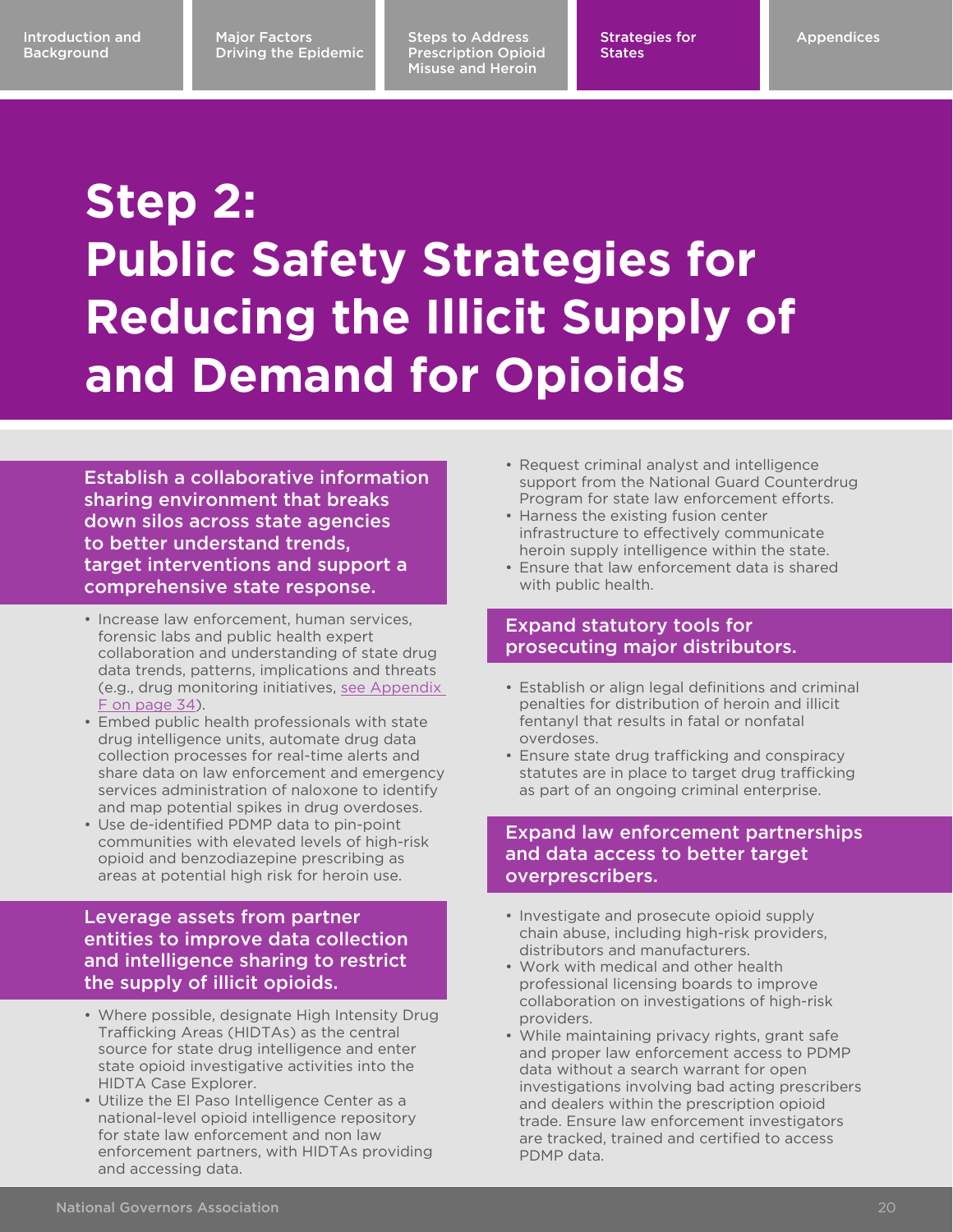[Strategies for](#page-16-0) **[Appendices](#page-28-0) [States](#page-16-0)** 

## **Step 2: Public Safety Strategies for Reducing the Illicit Supply of and Demand for Opioids**

#### In narcotics investigations, implement best practices and ensure intergovernmental cooperation.

- Reduce heroin and illicit fentanyl supply through law enforcement interdiction efforts by local, state and federal law enforcement partners, such as targeting major distribution networks and actors (e.g., Mexican cartels).
- Implement state and local law enforcement best practices for narcotics investigations, such as collecting cell phones and pocket trash, interviewing family members and improving coordination with patients before discharge.
- Ensure cooperation and collaboration on heroin and illicit fentanyl intelligence and investigations from state and local law enforcement with correctional facilities, DEA Drug Task Forces, FBI field offices, fusion centers, regional HIDTAs and the National Guard Counterdrug Program.

#### Establish and enhance stakeholder coalitions.

- Bring together public health, law enforcement and community leaders to create a comprehensive public messaging strategy that addresses the opioid epidemic and risk factors within the community (e.g., DEA's 360 Strategy).
- Establish, support and coordinate drug takeback days with stakeholder and community groups.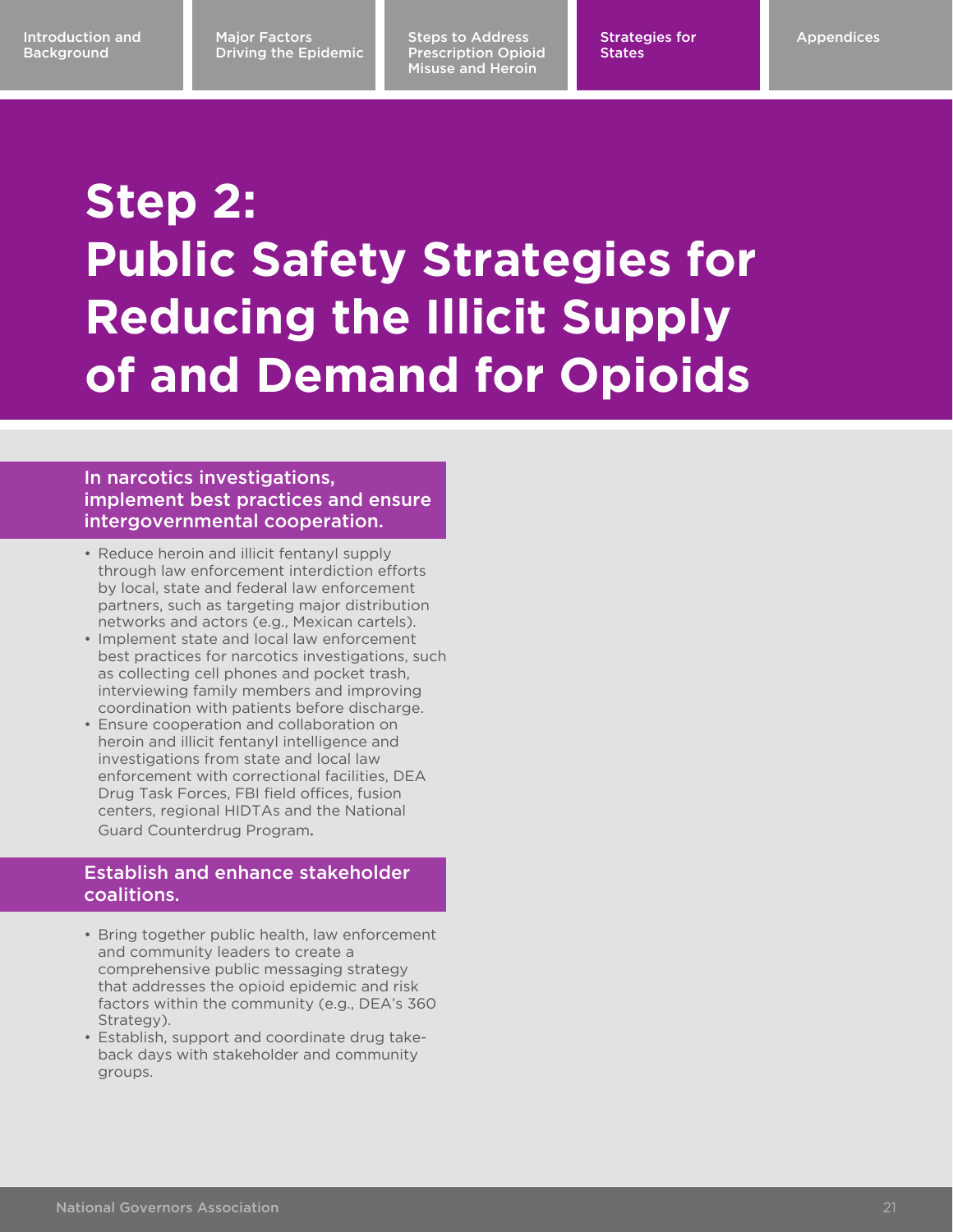[Strategies for](#page-16-0) **[Appendices](#page-28-0) [States](#page-16-0)** 

### **Step 2: Health Care Strategies for Treatment and Recovery**

#### Change payment policies to expand access to evidence-based MAT and recovery services.

- Ensure that Medicaid and other state health programs adequately cover all FDA-approved MAT (methadone, buprenorphine, naltrexone) and evidence-based behavioral interventions. Encourage or require commercial health plans to adopt similar policies ([see Appendix A on](#page-28-0)  [page 2](#page-28-0)9).
- Provide reimbursement for components of comprehensive evidence-based treatment and recovery, including medication, office visits, behavioral interventions and wrap-around services.
- Review and remove barriers to MAT, such as fail first and inappropriate prior authorization protocols, and encourage generic substitution when appropriate.
- Work with the department of insurance to enforce federal parity laws designed to ensure equal access to behavioral health care and medical/surgical care.
- Use payment strategies (e.g., pay for performance, quality metrics and separating behavioral health from payment bundles) to increase access to evidence-based MAT and behavioral interventions and promote integration of behavioral health and primary care.

#### Increase access to naloxone.

• Review and remove Medicaid barriers to naloxone, such as prior authorization, and consider placing naloxone on the preferred drug list.

- Pass "Good Samaritan" laws to protect prescribers, first responders and bystanders from liability when prescribing or administering naloxone.
- Enact legislation allowing naloxone dispensing via standing orders, collaborative practice agreements, statewide protocols or pharmacist prescriptive authority.
- Train first responders to recognize signs of opioid overdose and administer naloxone.
- Partner with professional associations to promote coprescribing of naloxone when clinically appropriate.
- Permit third party prescribing of naloxone.
- Create a centralized naloxone procurement and distribution process at the state level and consider negotiating with manufacturers to obtain a competitive pricing agreement.

#### Expand and strengthen the workforce and infrastructure for providing evidence-based MAT and recovery services.

- Require buprenorphine waiver training in primary care and other select medical residency programs.
- Establish a coordinated treatment system in which specialty treatment centers stabilize patients and refer to community providers for ongoing care (e.g., hub and spoke model).
- Provide ongoing education and support to primary care providers and other buprenorphine prescribers to expand MAT capacity (e.g., Project ECHO telehealth model).
- Increase the number of office- and communitybased opioid treatment programs through collaboration with community health centers and new state funding.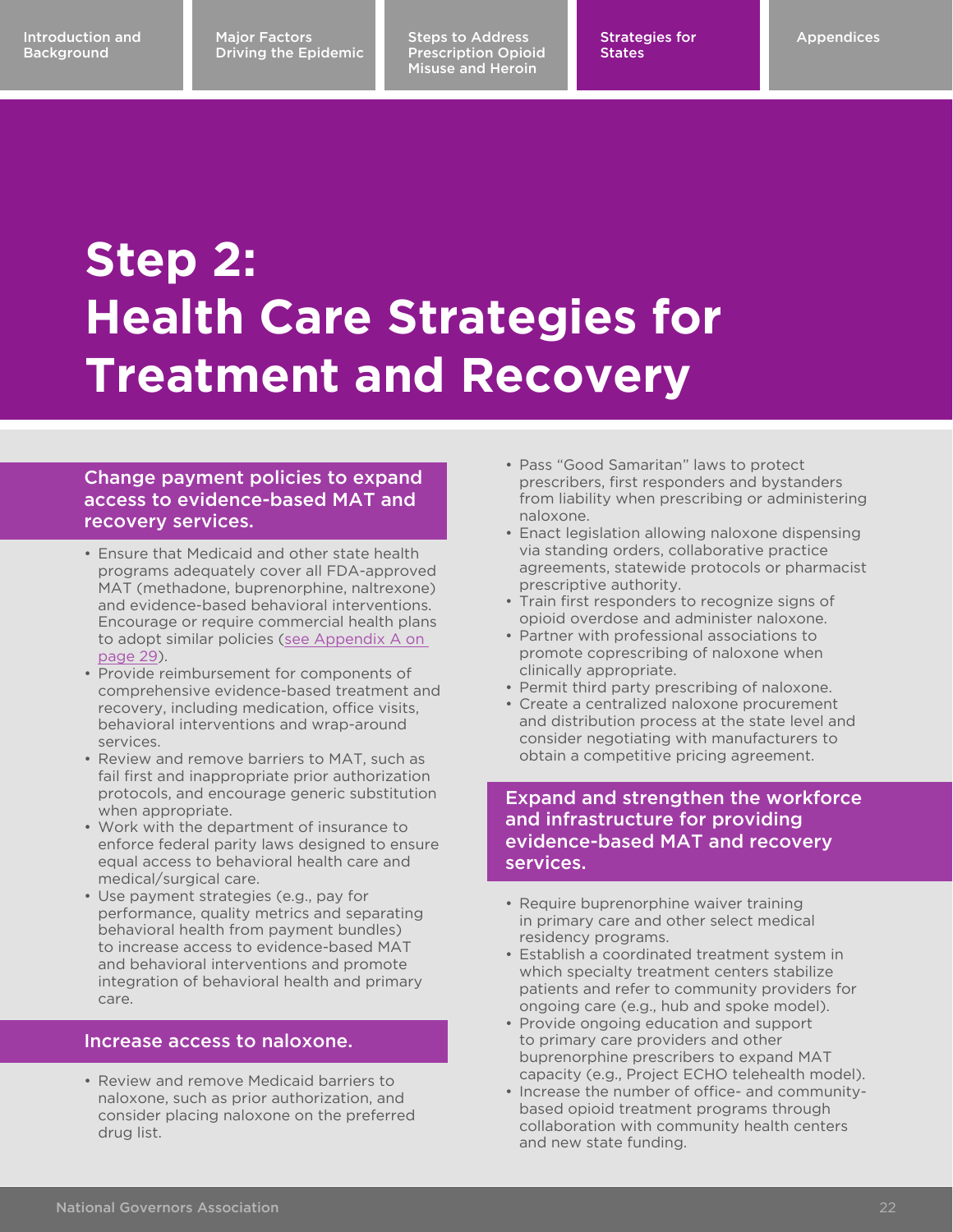[Strategies for](#page-16-0) **[Appendices](#page-28-0) [States](#page-16-0)** 

### **Step 2: Health Care Strategies for Treatment and Recovery**

• Expand the reach of peer and family support organizations (e.g., Learn to Cope) through Medicaid and other state funding.

#### Create new linkages to evidencebased MAT and recovery services.

- Begin MAT in emergency departments following an opioid overdose or related drug event, and ensure immediate linkages to behavioral services and community supports.
- Establish peer-based recovery programs in emergency departments to support individuals following an opioid overdose or related drug event.
- Train first responders to refer patients to high-quality MAT and harm reduction services following an overdose reversal.
- Provide information and assistance to help health care providers and the public identify treatment and recovery options in their communities (e.g., a call line).

#### Consider authorizing and providing support to syringe service programs.

- Work with state health experts to assess the benefit of authorizing syringe service programs and providing state funding and technical assistance.
- Where syringe service programs are authorized, consider linking individuals accessing such programs to services such as human immunodeficiency virus (HIV) and hepatitis C testing, substance use disorder treatment, and overdose prevention.

#### Reduce stigma by changing the public's understanding of substance use disorder.

- Develop targeted public awareness campaigns with messaging to help reframe substance use disorder as a chronic medical disease that requires ongoing treatment.
- Messaging should focus on MAT and behavioral health services as effective, evidence-based strategies for treating substance use disorder.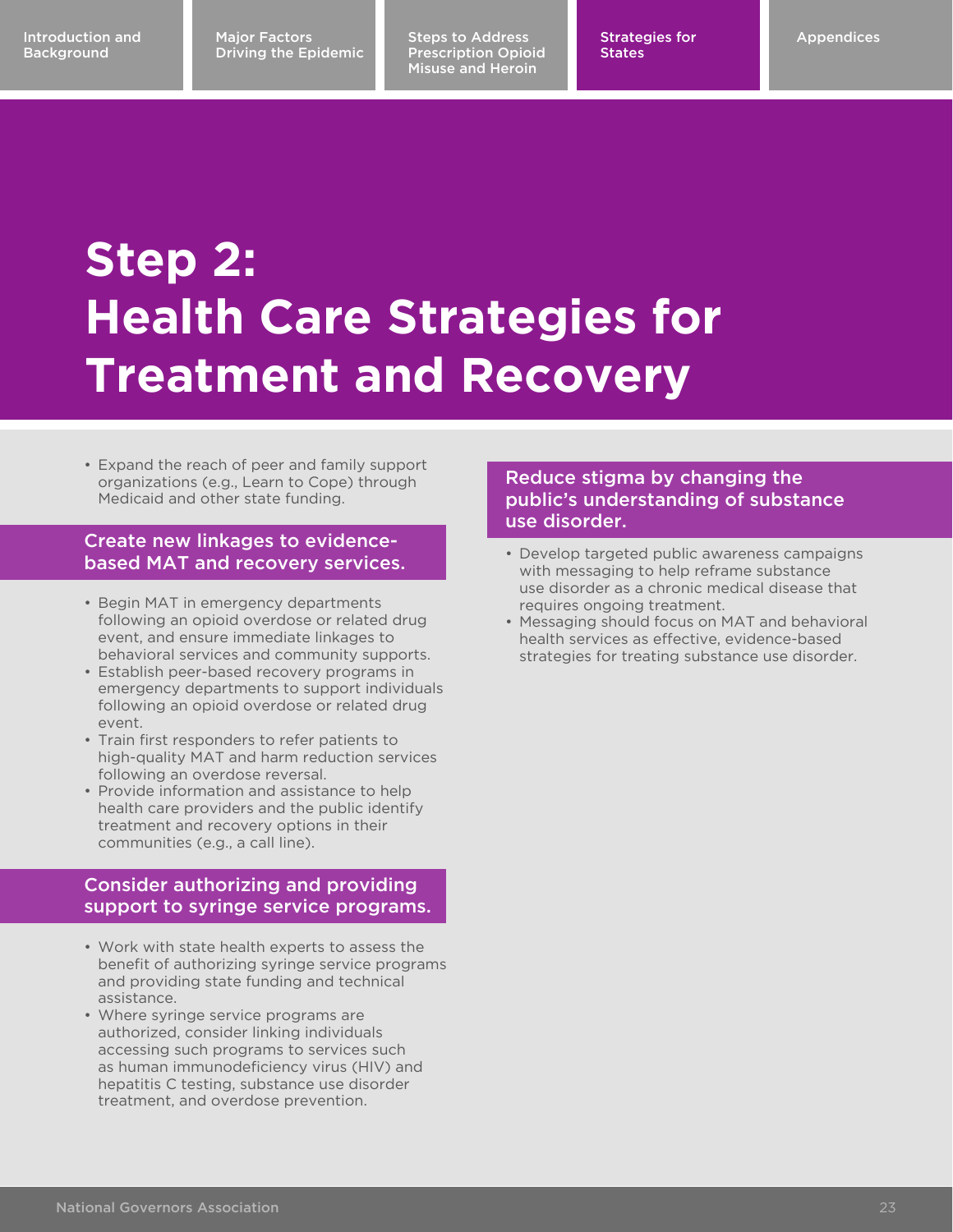## **Step 2: Public Safety Strategies for Responding to the Opioid Crisis**

#### Empower, educate and equip law enforcement personnel to prevent overdose deaths and facilitate access to treatment.

- Authorize and train law enforcement officers in overdose prevention and response, especially with illicit fentanyl, which may require multiple naloxone doses.
- Encourage law enforcement to partner with hospitals and health care systems to ensure individuals who overdose are connected to treatment and harm-reduction services.
- Educate law enforcement personnel on naloxone to avoid over- or under-dosing, relapse to overdose and seizures of naloxone.
- Where authorized, track naloxone rescues and ensure adequate budgeting for naloxone.
- Educate first responders and law enforcement on how to treat overdose response locations as potential crime scenes, preserving evidence for potential criminal prosecution of drug dealers supplying drugs to overdose victims.

#### Reinforce use of best practices in drug treatment courts.

- Educate judges on the evidence-based research around MAT, as well as behavioral interventions and wrap-around services.
- Encourage evidence-based drug courts that provide access to MAT and do not force defendants to stop MAT as a condition of participation.
- Facilitate behavioral health specialist interaction with drug court judges to provide updates on the latest opioid use disorder research and integrate psychosocial, mental health and other support services, as well as drug test monitoring.
- Ensure that drug courts can access PDMP data to monitor defendants who may try to obtain prescription controlled substances outside of treatment programs.

#### Ensure access to MAT in correctional facilities and upon reentry into the community.

- Increase access to MAT in prisons and correctional settings.
- Consider suspending, rather than terminating, Medicaid coverage during incarceration to facilitate access to treatment upon release.
- Provide sufficient substance use support and recovery units within state correctional substance use disorder programs.
- Ensure continued access to MAT for exoffenders upon reentry into the community, and provide overdose education and naloxone for offenders during the re-entry process, when they are most vulnerable to overdose.
- Amend swift and certain sanction guidelines to include additional responses (e.g., deploying case managers) for individuals released on probation and parole whose offenses relate to a substance use disorder.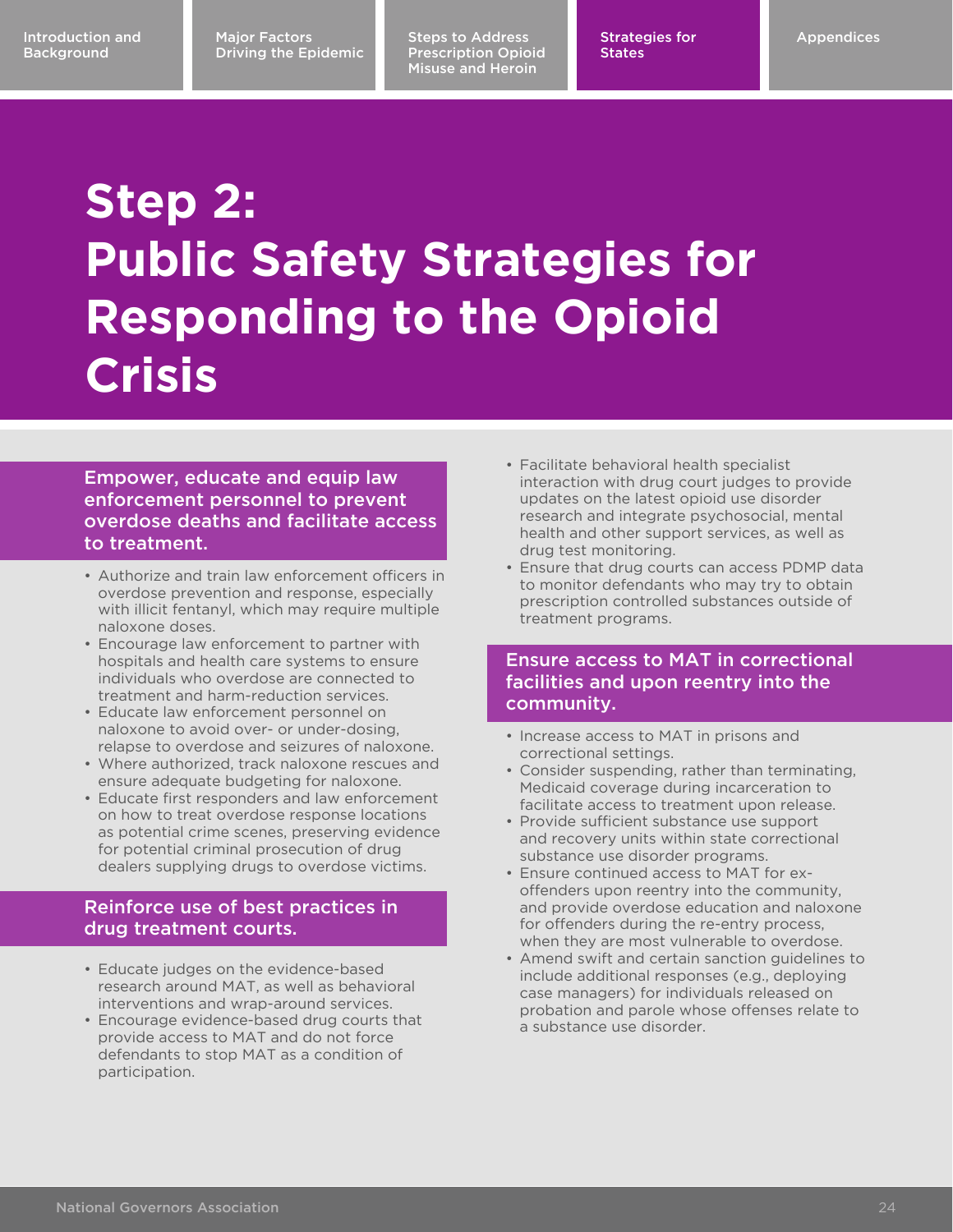[Strategies for](#page-16-0) **[Appendices](#page-28-0) [States](#page-16-0)** 

### **Step 2: Public Safety Strategies for Responding to the Opioid Crisis**

#### Strengthen pre-trial drug diversion programs to offer individuals the opportunity to enter into substance use treatment.

- Promote culture change within state and local law enforcement by improving understanding of substance use disorder and increasing collaboration with public health.
- Where possible, implement programs to divert individuals convicted of low-level drug offenses to community-based treatment and support services (e.g., Law Enforcement [Assisted Diversion \(LEAD\), see Appendix F on](#page-33-0)  [page 3](#page-33-0)4).
- Train law enforcement on referral to treatment following overdose intervention and build linkages to treatment through partnerships with community organizations (e.g., [LEAD](#page-33-0)  [Policy Coordinating Group, see Appendix F on](#page-33-0)  [page 3](#page-33-0)4).

#### Ensure compliance with Good Samaritan laws.

- Raise awareness in key stakeholder communities (e.g., law enforcement, prosecutors, public health, hospitals and prescribers) regarding Good Samaritan laws that provide protections for naloxone prescribers and individuals who administer naloxone during an opioid overdose.
- Implement academy and in-service trainings for law enforcement personnel on applicable Good Samaritan laws.
- Encourage prosecutors to strengthen coordination and communication with law enforcement regarding application of the law.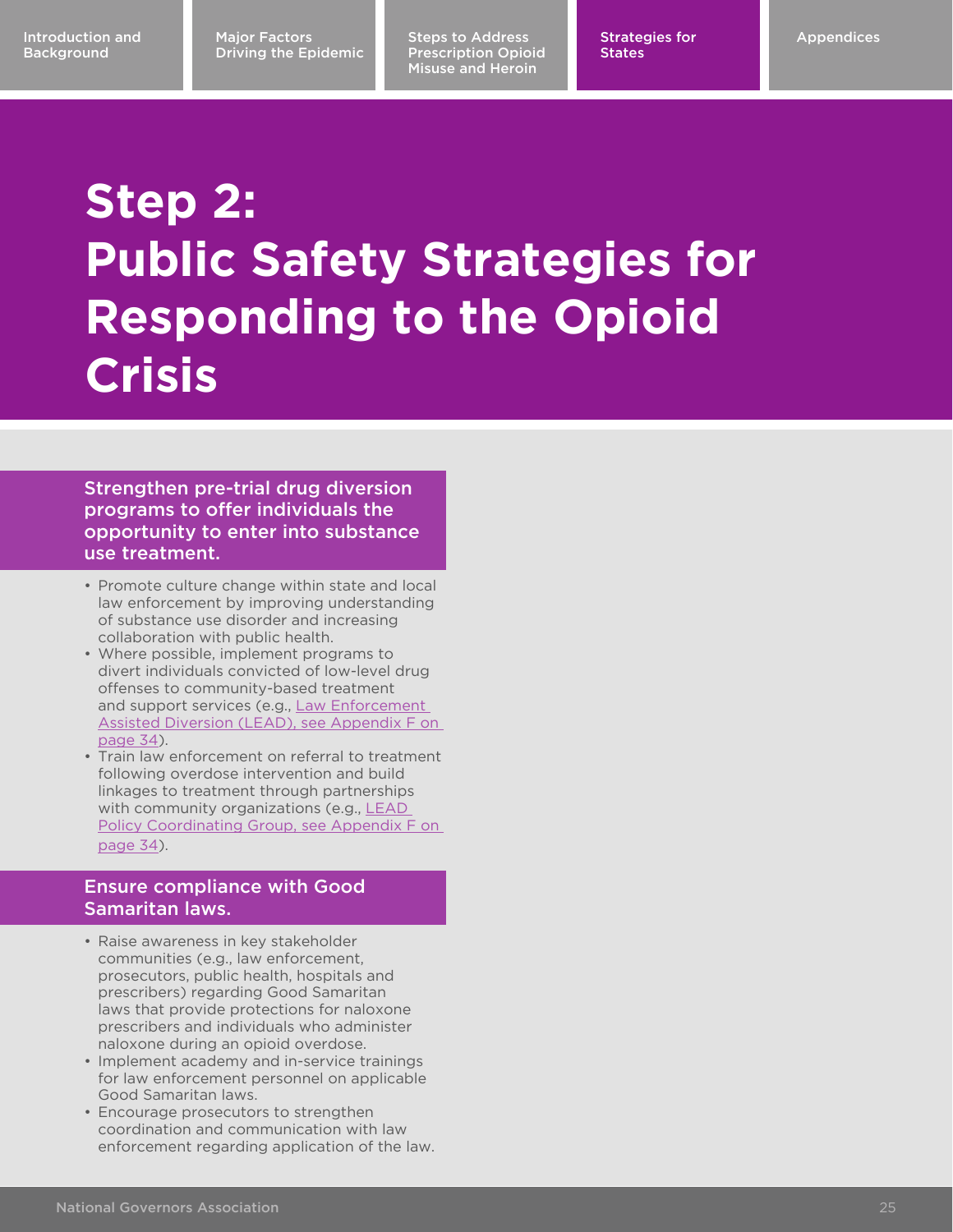[Strategies for](#page-16-0) **[Appendices](#page-28-0) [States](#page-16-0)** 

## **Step 3: Finalize Policies, Implement and Evaluate (6 months - 5 years)**

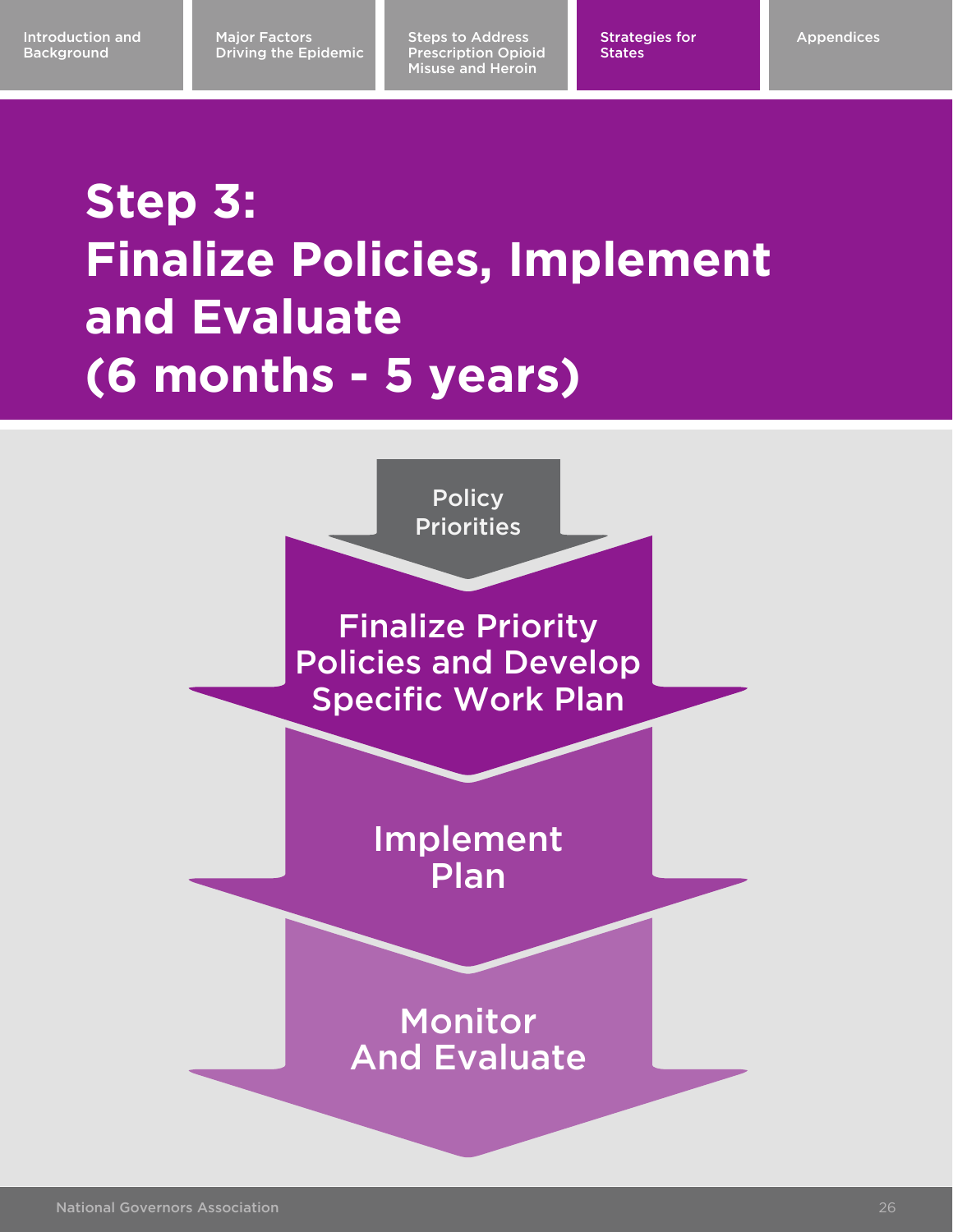[Strategies for](#page-16-0) **[Appendices](#page-28-0) [States](#page-16-0)** 

### **Step 3: Finalize Policies, Implement and Evaluate**

#### **DEVELOP WORK PLAN BASED ON POLICY PRIORITIES (Owners: Opioid Team; Timeframe: 3 months)**

Develop a work plan or identify an existing vehicle, such as an existing statewide opioid plan, from which an actionable work plan can be developed to achieve defined objectives. The plan should include:

- Specific evidence-based or promising health care and public safety strategies that will be pursued to achieve desired outcomes in the short and long term.
- Agreed-upon metrics for assessing the effect of the selected strategies.
- Solutions to address critical resource gaps, such as workforce, data and evaluation.
- An ongoing process for maintaining internal cross-agency collaboration and external stakeholder engagement.
- A communications plan with deliverables, target audiences, key messaging and measurable outcomes.
- Clear action steps that drive toward stated objectives (e.g., send a letter from the state health agency to opioid prescribers encouraging co-prescribing of naloxone when clinically appropriate).

#### **CONTINUOUSLY MONITOR AND EVALUATE\***

**(Owners: Opioid Team; Timeframe: 1-5 years)**

Implement rapid cycle performance monitoring, reporting, and quality improvement strategies.

- Meet regularly (e.g., quarterly) to report on activities and ensure alignment.
- Connect monitoring, reporting, and quality improvement strategies to the existing framework, such as dashboards, assessments or other reporting requirements.
- Assess progress toward goals and monitor for potential unintended consequences.

Make programmatic adjustments based on evaluation.

Create a clear set of criteria for program adjustment, such as:

- Are proxy measures, objectives, quality and accountability metrics being met?
- Are there emerging best practices, unintended consequences or areas of concern that should inform objectives and work plans?
- Is the workload manageable and sustainable? Consider the PDSA cycle for testing a change by developing a plan to test the change (plan), carrying out the test (do), observing and learning from the

consequences (study) and determining what

 modifications should be made to the test (act). Monitoring and evaluation should take place continuously over the course of implementation.

\*[See Appendix F on page 35](#page-34-0) for a plan example with metrics and [Appendix G on page 38](#page-37-0) for additional evaluation strategies.

**IMPLEMENT PLAN (1-5 YEARS)**

Σ

PLEMENT PLAN (1-5 YEARS)

**Priorities**

**Policy**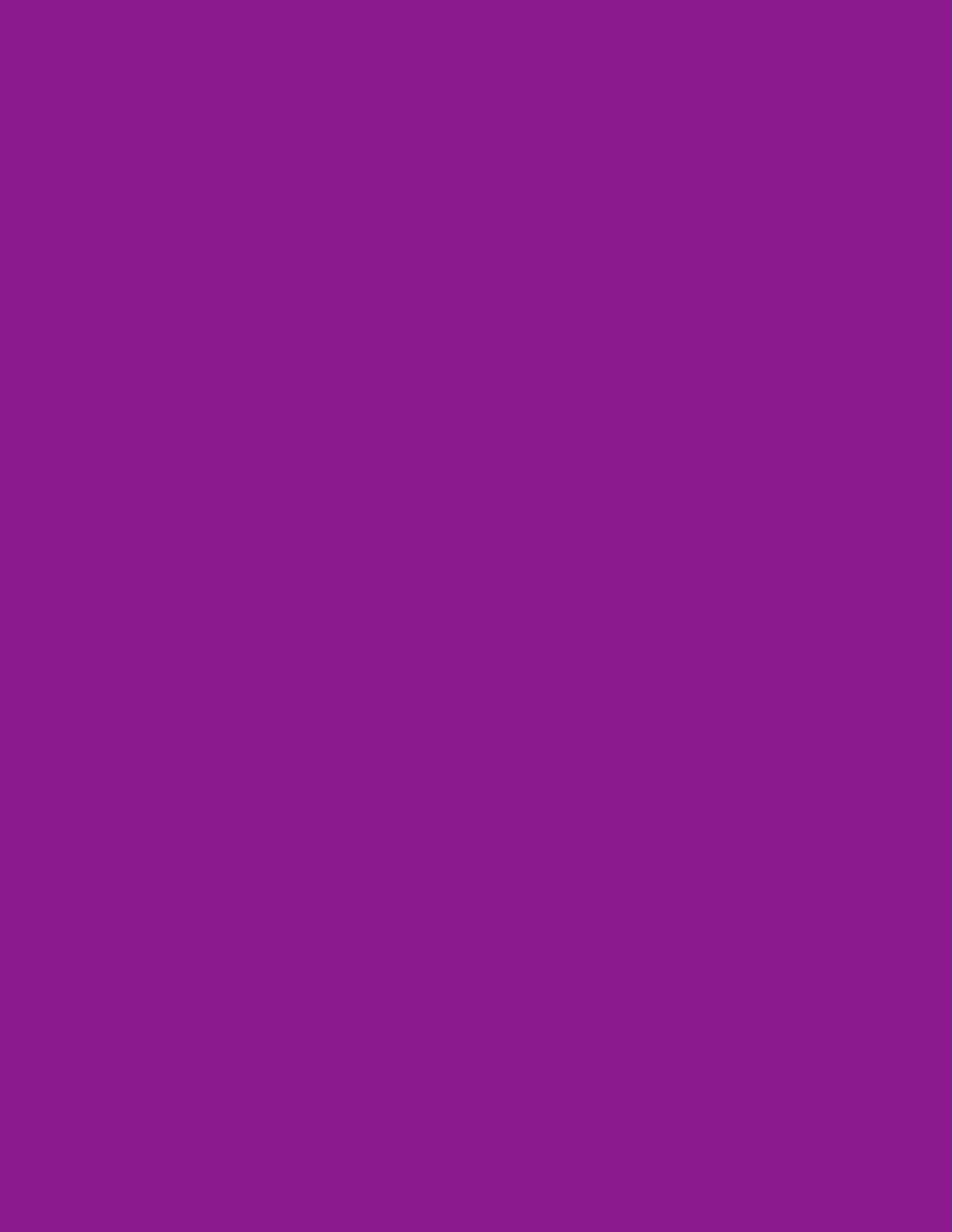[Strategies for](#page-16-0) **Appendices [States](#page-16-0)** 

# <span id="page-28-0"></span>**Appendix A: Medications Indicated for Treatment of Opioid Use Disorder and Overdose Reversal**

#### Methadone

Methadone is a slow-acting opioid agonist that acts as an opioid replacement for individuals in treatment for opioid use disorder. The drug prevents opioid withdrawal symptoms and blocks the effects of heroin and other opioids if given at higher doses. It is administered to patients once a day in pill, liquid and wafer forms. Methadone can be dispensed only at Substance Abuse and Mental Health Services Administration (SAMHSA)-certified outpatient opioid treatment programs (OTPs) or to a hospitalized patient in an emergency. Methadone has also been used as a treatment for chronic pain, though its use is limited because of serious risk of dependence and overdose.

#### Buprenorphine

Buprenorphine is a partial agonist that suppresses opioid withdrawal symptoms for individuals in treatment for opioid use disorder. Although buprenorphine can produce opioid agonist effects, such as euphoria and respiratory depression, its effects are milder than full agonists like methadone. To prescribe this medication, physicians must complete a training course and receive a waiver granted by DEA, known as a DATA 2000 waiver. Unlike methadone, which can only be dispensed by an OTP, buprenorphine can be prescribed in an outpatient setting. It is most commonly taken via a pill or sublingual film. Buprenorphine is combined with naloxone to create Suboxone and its generic formulations, which make the drug more difficult to misuse. If injected or otherwise misused, the naloxone in Suboxone will cause the patient to enter opioid withdrawal. The first buprenorphine implant, Probuphine, received FDA approval in May 2016.

#### Naltrexone

Naltrexone is a nonaddictive opioid antagonist used to treat opioid use disorder. Unlike methadone and buprenorphine, naltrexone is not an opioid replacement; the drug works by blocking the opioid

receptors so they cannot be activated. If an individual who has taken naltrexone attempts to continue taking opioids, he or she will be unable to feel their effect. Naltrexone is administered in an injectable, long-acting formulation marketed under the brand name Vivitrol and administered once a month. Because naltrexone will not prevent withdrawal symptoms, it is recommended for patients who do not have opioids in their system.

#### Naloxone

Naloxone is an opioid antagonist used to reverse opioid overdose. Naloxone has intravenous, intramuscular and intranasal formulations, with the latter two formulations considered safe for administration by laypersons. Naloxone works within minutes, and its effect persists up to an hour. Multiple doses may be required depending on the severity of respiratory depression. Naloxone, marketed under the brand name Narcan, does not produce tolerance or dependence and is not designated as a controlled substance.

#### References:

Office of National Drug Control Policy, "Medication-Assisted Treatment for Opioid Addiction," Healthcare Brief (Washington, DC: Office of National Drug Control Policy, 2012), [https://www.](https://www.whitehouse.gov/sites/default/files/ondcp/recovery/medication_assisted_treatment_9-21-20121.pdf) [whitehouse.gov/sites/default/files/ondcp/recov](https://www.whitehouse.gov/sites/default/files/ondcp/recovery/medication_assisted_treatment_9-21-20121.pdf)[ery/medication\\_assisted\\_treatment\\_9-21-20121.pdf](https://www.whitehouse.gov/sites/default/files/ondcp/recovery/medication_assisted_treatment_9-21-20121.pdf) (accessed June 14, 2016).

Substance Abuse and Mental Health Services Administration, "Medication and Counseling Treatment," [http://www.samhsa.gov/medication-assist](http://www.samhsa.gov/medication-assisted-treatment/treatment)[ed-treatment/treatment](http://www.samhsa.gov/medication-assisted-treatment/treatment) (accessed June 14, 2016).

Substance Abuse and Mental Health Services Administration, "Naloxone," [http://www.samhsa.gov/](http://www.samhsa.gov/medication-assisted-treatment/treatment/naloxone) [medication-assisted-treatment/treatment/naloxone](http://www.samhsa.gov/medication-assisted-treatment/treatment/naloxone)  (accessed June 14, 2016).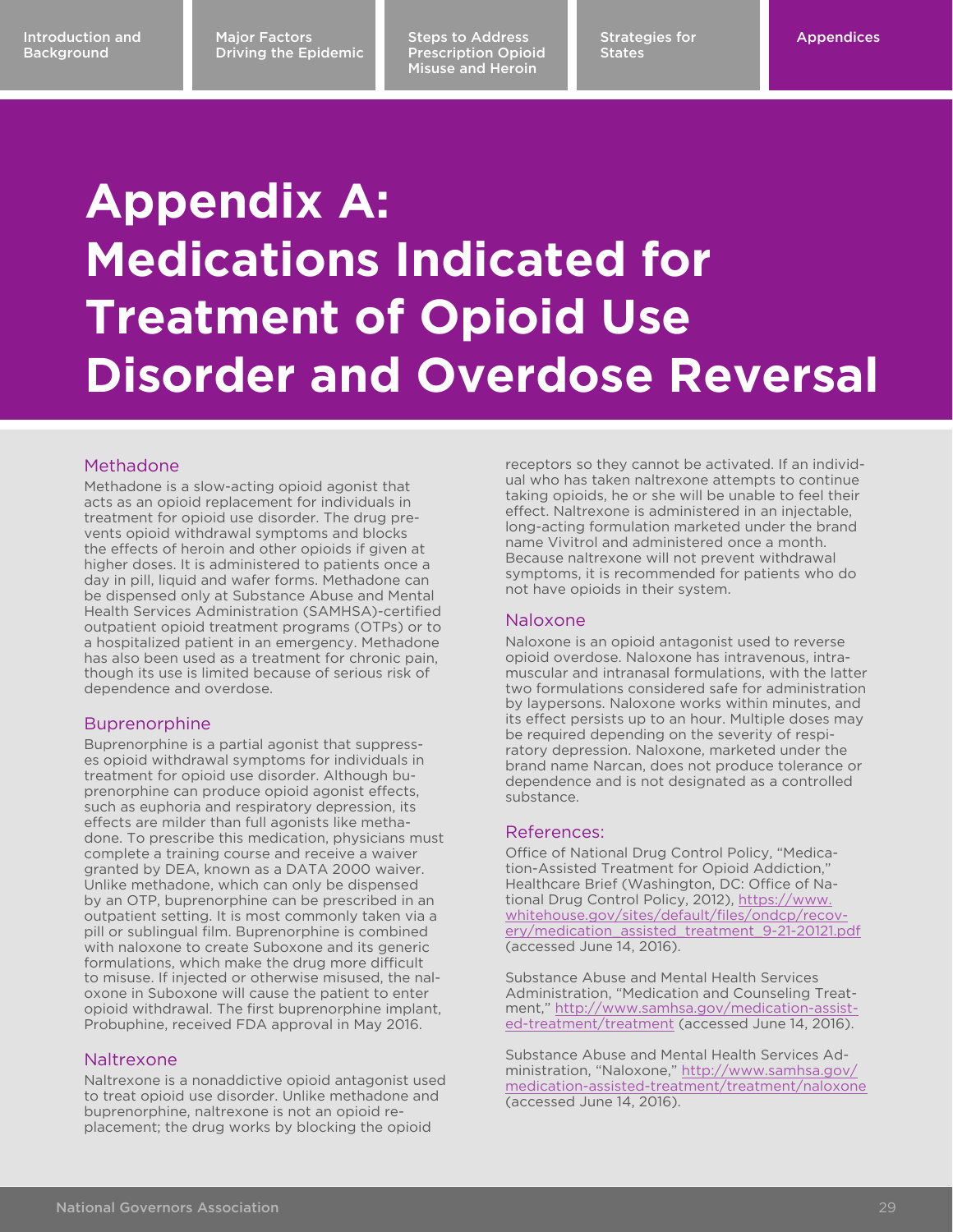[Strategies for](#page-16-0) **[Appendices](#page-28-0) [States](#page-16-0)** 

# <span id="page-29-0"></span>**Appendix B: Sample Key Data Sources**

#### Types of Data

The following is a sample of key data sources states may consider reviewing to determine priorities for addressing prescription opioid misuse and heroin.

#### Two macro-level surveys identifying prescription opioid misuse and heroin trends:

- •The National Survey on Drug Use and Health [\(NSDUH\)](https://nsduhweb.rti.org/respweb/homepage.cfm)
- •The National Epidemiological Survey on Alcohol and Related Conditions ([NESARC\)](http://pubs.niaaa.nih.gov/publications/arh29-2/74-78.htm)

#### NGA's identified sources ([mentioned](http://www.nga.org/cms/home/nga-center-for-best-practices/center-publications/page-health-publications/col2-content/main-content-list/reducing-prescription-drug-abuse.html)  [here](http://www.nga.org/cms/home/nga-center-for-best-practices/center-publications/page-health-publications/col2-content/main-content-list/reducing-prescription-drug-abuse.html)):

- •PDMPs
- •Morbidity and mortality data
- •National Vital Statistics System ([NVSS\)](http://www.cdc.gov/nchs/nvss/)
- •State coroner/medical examiner data
- •Birth certificate data
- •Patient, provider and public surveys
- •National Health and Nutrition Examination Survey [\(NHANES](http://www.cdc.gov/nchs/nhanes/))
- •Patient qualitative surveys
- •Medicaid and other claims data
- •Insurance provider data
- •Behavioral health data
- •Behavioral Risk Factor Surveillance System [\(BRFSS\)](http://www.cdc.gov/brfss/)
- •Youth Risk Behavior Surveillance System [\(YRBSS\)](http://www.cdc.gov/healthyyouth/data/yrbs/index.htm)
- •Harm reduction community/syringe exchange data

#### Emergency department and hospitalization data

- •Healthcare cost and utilization project ([HCUP](http://hcupnet.ahrq.gov/))
- •State EMS data

#### Law enforcement data

- •National Drug Threat Assessment
- •State forensic labs
- •HIDTAs
- •Drug seizures/lab results
- •Shootings
- •Gun recoveries
- •Drug arrests
- •Law enforcement naloxone deployments
- •Emergency medical services naloxone deployment data
- •Urinalysis results
- •Automated Fingerprint Identification System
- •State-administered Criminal Justice Information System

#### Additional sources and measures used in studies of prescription opioid misuse and heroin:

- •DEA Automation of Reports and Consolidated Orders System ([ARCOS](http://www.deadiversion.usdoj.gov/arcos/)) [proprietary]
- •Addiction Severity Index-Multimedia Version #1 [\(ASI-MV1](http://www.hazelden.org/web/public/asimv_main.page)) [proprietary]
- •Prescription Behavior Surveillance System ([PBSS\)](http://www.pdmpexcellence.org/content/prescription-behavior-surveillance-system-0)
- •Poison control center data
- •SAMHSA Treatment Episode Data Set ([TEDS](http://wwwdasis.samhsa.gov/webt/newmapv1.htm))
- •SAMHSA National Survey of Substance Abuse Services [\(N-SSATS](http://wwwdasis.samhsa.gov/dasis2/nssats.htm))
- •IMS health data [proprietary]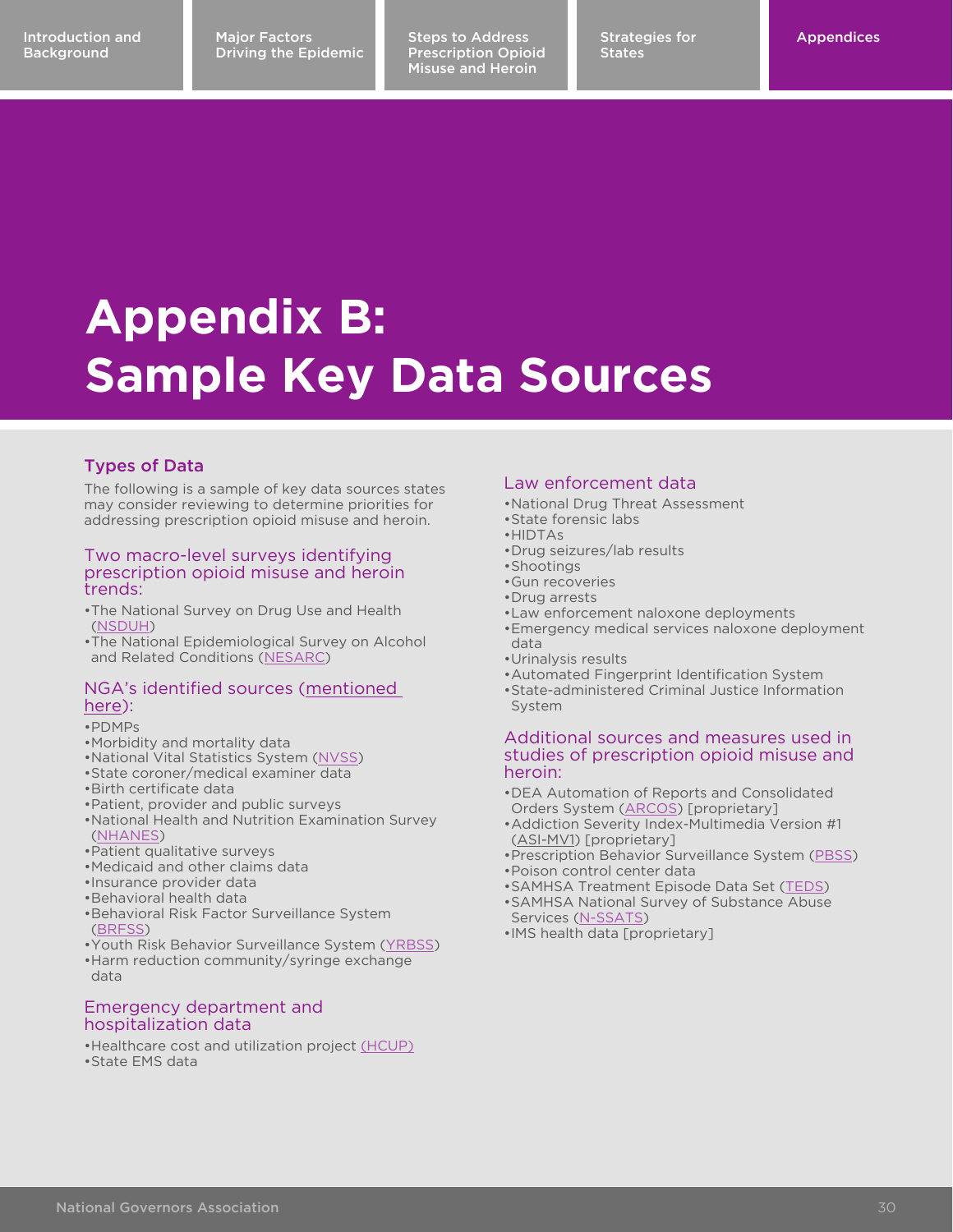[Strategies for](#page-16-0) **[Appendices](#page-28-0) [States](#page-16-0)** 

# <span id="page-30-0"></span>**Appendix C: Abbreviated Resource List**

#### Federal Resources

- [2015 National Drug Control Strategy](https://www.whitehouse.gov//sites/default/files/ondcp/policy-and-research/2015_national_drug_control_strategy_0.pdf)
- [CDC Guideline for Prescribing Opioids for Chronic Pain](http://www.cdc.gov/mmwr/volumes/65/rr/rr6501e1.htm 
)
- [CDC Report on Increases in Drug and Opioid Overdose Deaths](http://www.cdc.gov/mmwr/preview/mmwrhtml/mm6450a3.htm 
)
- [CMCS Informational Bulletin on Best Practices for Addressing Prescription Opioid Overdoses, Misuse and](https://www.medicaid.gov/federal-policy-guidance/downloads/cib-02-02-16.pdf)  **[Addiction](https://www.medicaid.gov/federal-policy-guidance/downloads/cib-02-02-16.pdf)**
- [DEA 2016 National Heroin Threat Assessment Summary](https://www.dea.gov/divisions/hq/2016/hq062716_attach.pdf 
)
- [HHS Opioid Resource Page](http://www.hhs.gov/opioids/)
- [SAMHSA Opioid Overdose Prevention Toolkit](http://stor   e.samhsa.gov/product/Opioid-Overdose-Prevention-Toolkit-Updated-2016/SMA16-4742)

#### Academic Resources and Journal Articles/Blogs

- [Brandeis University PDMP Training and Technical Assistance Center](http://www.pdmpassist.org/)
- [Health Affairs Blog Post on a Systems Approach to Addressing the Opioid Crisis](http://healthaffairs.org/blog/2016/06/13/a-systems-approach-is-the-only-way-to-address-the-opioid-crisis/)
- [Johns Hopkins School of Public Health Report on Taking an Evidence-Based Approach to the Opioid Epidemic:](http://www.jhsph.edu/research/centers-and-institutes/center-for-drug-safety-and-effectiveness/opioid-epidemic-town-hall-2015/2015-prescription-opioid-epidemic-report.pdf)
- [New England Journal of Medicine Article on the Relationship Between Nonmedical Prescription-Opioid Use and](http://www.nejm.org/doi/full/10.1056/NEJMra1508490)  [Heroin Use](http://www.nejm.org/doi/full/10.1056/NEJMra1508490)

#### Professional Association/Other Organization Resources

- [American Medical Association Call to Action to Physicians](http://www.ama-assn.org/ama/ama-wire/post/call-action-physicians-must-turn-tide-of-opioid-epidemic)
- [American Society of Addiction Medicine National Practice Guidelines for the Use of Medications in the Treatment](http://www.asam.org/docs/default-source/practice-support/guidelines-and-consensus-docs/asam-national-practice-guideline-supplement.pdf)  [of Addiction Involving Opioid Use](http://www.asam.org/docs/default-source/practice-support/guidelines-and-consensus-docs/asam-national-practice-guideline-supplement.pdf)
- [National Association of Medicaid Directors Report on Interventions for Preventing Prescription Drug Abuse and](http://medicaiddirectors.org/wp-content/uploads/2015/07/namd_rx_abuse_report_october_2014.pdf)  [Overdose](http://medicaiddirectors.org/wp-content/uploads/2015/07/namd_rx_abuse_report_october_2014.pdf)
- [National Association of State Alcohol and Drug Abuse Directors Overview of State Legislation to Increase Access](http://nasadad.org/wp-content/uploads/2015/09/Opioid-Overdose-Policy-Brief-2015-Update-FINAL1.pdf)  [to Treatment for Opioid Overdose](http://nasadad.org/wp-content/uploads/2015/09/Opioid-Overdose-Policy-Brief-2015-Update-FINAL1.pdf)
- [National Safety Council Report on Key Actions States Can Take to Address the Opioid Epidemic](http://www.nsc.org/RxDrugOverdoseDocuments/Prescription-Nation-2016-American-Drug-Epidemic.pdf)
- [Pew Charitable Trusts Prescription Drug Abuse Project](http://www.pewtrusts.org/en/projects/prescription-drug-abuse-project
)

#### Sample State Plans

- [Colorado Plan to Reduce Prescription Drug Abuse](https://www.colorado.gov/pacific/sites/default/files/PW_Colorado-Plan-to-Reduce-Prescription-Drug-Abuse_0.pdf)
- [Florida's Prescription Drug Diversion and Abuse Road Map](http://myfloridalegal.com/webfiles.nsf/wf/kgrg-8t8l5k/$file/prescriptiondrugdiversionandabuseRoad map.pdf)
- [Maryland Heroin and Opioid Emergency Task Force Final Report](https://governor.maryland.gov/ltgovernor/wp-content/uploads/sites/2/2015/12/Heroin-Opioid-Emergency-Task-Force-Final-Report.pdf)
- [Massachusetts Governor's Opioid Working Group Recommendations](http://www.mass.gov/eohhs/docs/dph/stop-addiction/recommendations-of-the-governors-opioid-working-group.pdf)
- [Rhode Island Strategic Plan on Addiction and Overdose](http://www.health.ri.gov/news/temp/RhodeIslandsStrategicPlanOnAddictionAndOverdose.pdf)
- [Virginia Heroin and Prescription Drug Abuse State Plan](http://www.dhp.virginia.gov/taskforce/minutes/20151020/Fall2015ImplementationPlan10202015.pdf)
- [Washington State Interagency Opioid Working Plan](http://www.stopoverdose.org/FINAL%20State%20Response%20Plan_Jan2016.pdf
)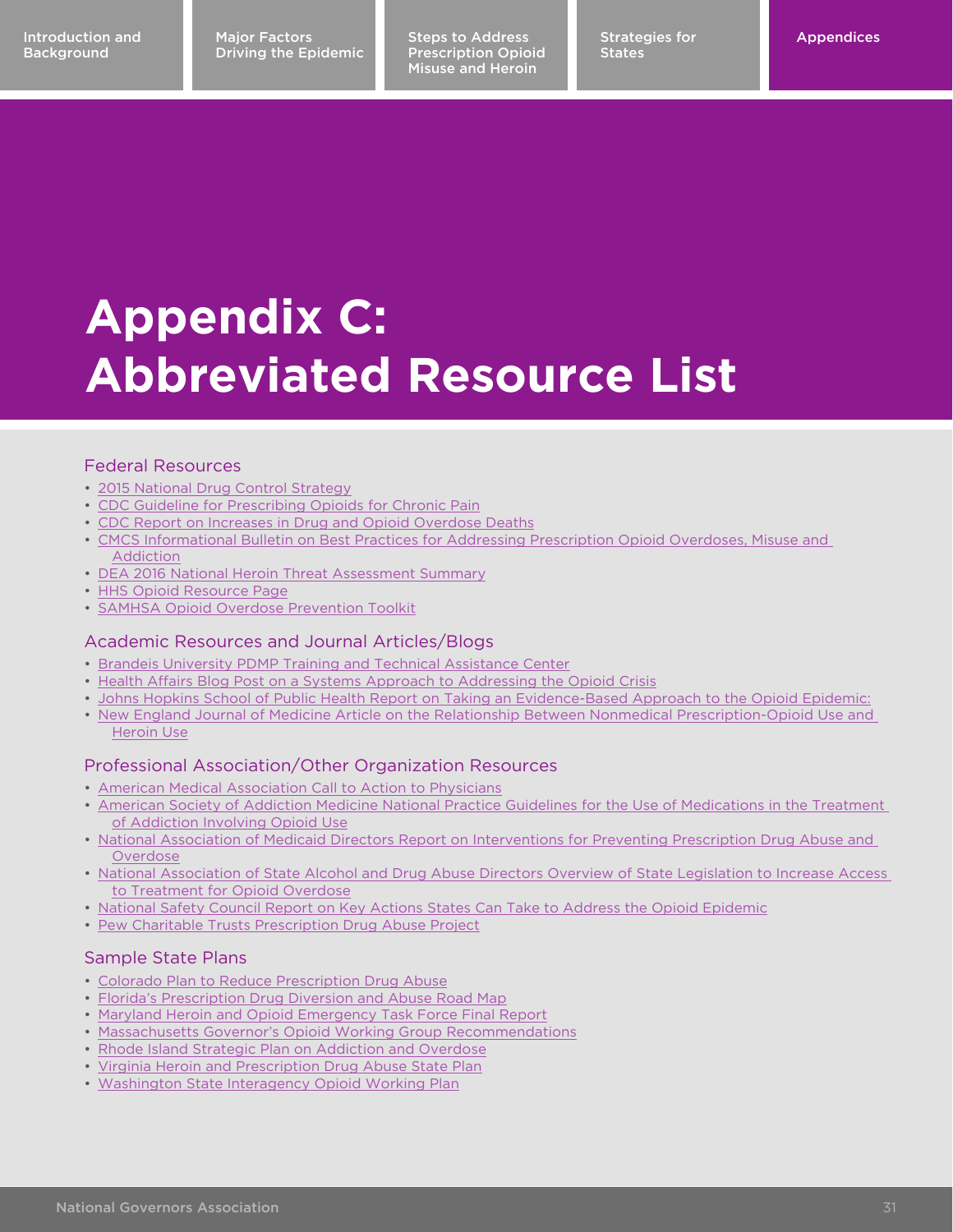[Strategies for](#page-16-0) **[Appendices](#page-28-0) [States](#page-16-0)** 

## <span id="page-31-0"></span>**Appendix D: Key Decision Makers and Examples of Priority Stakeholders**

#### Key Decision Makers

Governor, state legislators, "drug czar" and other key agency leads

#### Examples of Priority Stakeholders

#### State agencies/entities

Health and human services, public health, Medicaid, substance abuse services, behavioral health and mental health, health insurance exchange, public safety, corrections, attorney general, state police, judges, homeland security, poison control centers, state health professional licensing boards

#### Federal agencies and programs

Centers for Disease Control and Prevention, Bureau of Justice Assistance, Drug Enforcement Administration, Federal Bureau of Investigation, High Intensity Drug Trafficking Areas Program, National Institute on Drug Abuse, Office of National Drug Control Policy, Substance Abuse and Mental Health Services Administration

#### Municipal entities

Mayors and county leaders, city and county health departments, local police, drug courts, county drug and alcohol services coordinators, tribal authorities

#### Other community stakeholders

Individuals and families affected by opioid misuse, faith leaders, colleges and universities, school districts, recovery high schools, syringe exchange programs and other harm reduction groups, peer support organizations, community drug prevention coalitions and task forces, supportive housing providers

#### Professional associations and societies

Physicians, nurses, pharmacists, dentists, veterinarians, pain specialists, drug treatment and mental health services providers, police chiefs, prosecutors, public defenders, state and local judges

#### Private and nonprofit sector entities

Drug manufacturers, drug distributors, insurance companies, pharmacy benefit managers, pharmacies, hospitals, health care systems, provider care collaboratives, employers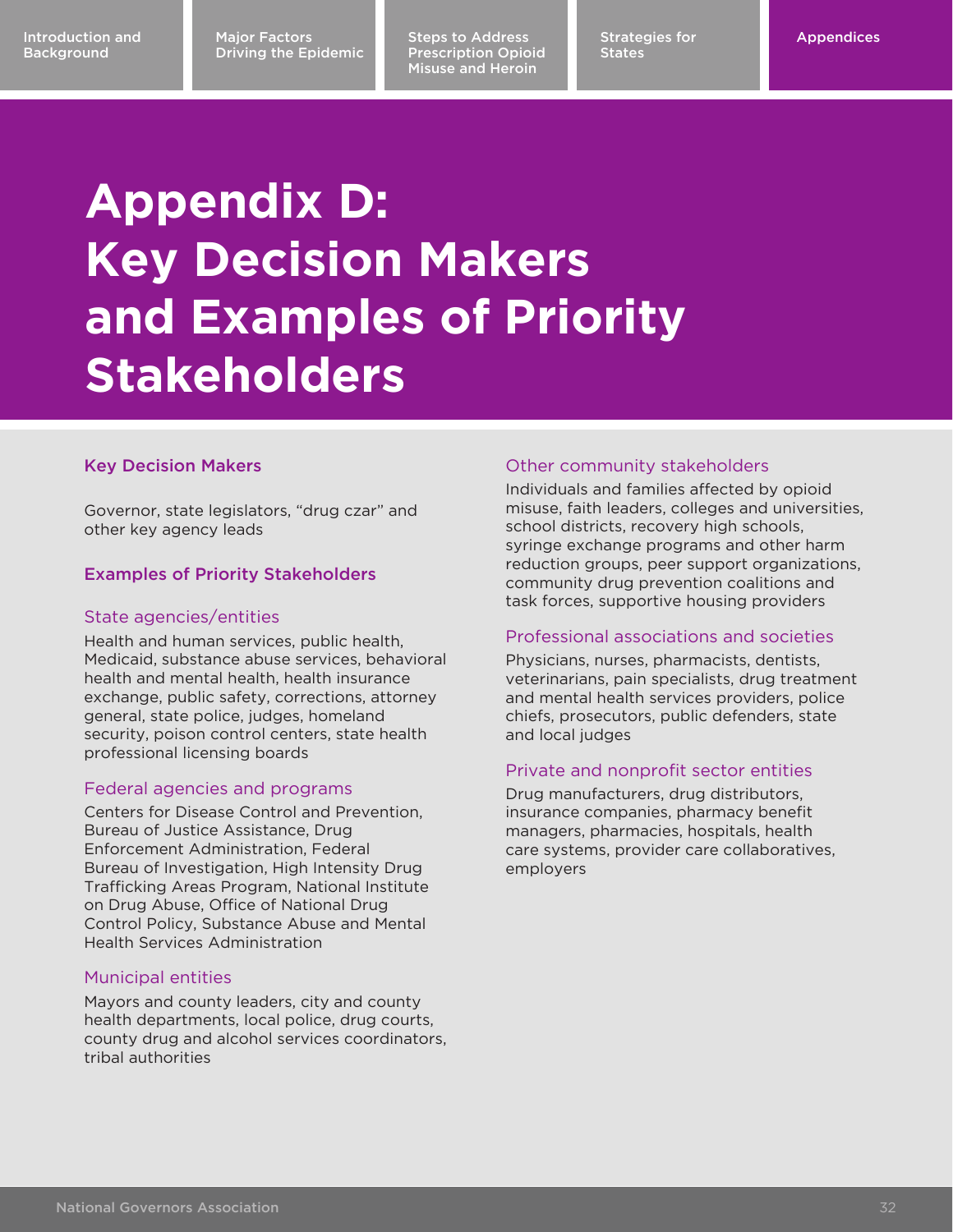[Strategies for](#page-16-0) **[Appendices](#page-28-0) [States](#page-16-0)** 

## <span id="page-32-0"></span>**Appendix E: Examples of State Approaches to Establishing Opioid Limits and Standards**

As part of their comprehensive efforts to reduce opioid misuse and overdose, states are increasingly placing new limits on opioid prescriptions. As of June 23, 2016, four states (Connecticut, Massachusetts, Maine and New York) have established seven-day statutory limitations on opioid prescriptions in certain circumstances, with exceptions. Other states have less restrictive statutory limits on prescribing, or promote safe opioid prescribing and dispensing through regulations and guidelines. The following chart provides examples of several state approaches.

| <b>State</b>    | <b>Type</b>                                            | <b>Prescription Limits</b>                                                                                                                                                                                        | <b>Dates</b>                                                                                                                                                                    |
|-----------------|--------------------------------------------------------|-------------------------------------------------------------------------------------------------------------------------------------------------------------------------------------------------------------------|---------------------------------------------------------------------------------------------------------------------------------------------------------------------------------|
| Connecticut     | <b>Statute</b>                                         | Seven-day limit for new opioid<br>prescriptions for adults and all opioid<br>prescriptions for minors. Permits<br>documented exceptions for chronic and<br>cancer pain, palliative care and clinical<br>judgment. | Legislation enacted May 2016.                                                                                                                                                   |
| <b>Illinois</b> | <b>Statute</b>                                         | Schedule II prescriptions limited to 30-day<br>supply, with exceptions. Permits multiple<br>prescriptions up to a 90-day supply if the<br>prescriber meets specified conditions.                                  | Legislation enacted September<br>2015.                                                                                                                                          |
| Kentucky        | Board rules<br>required by<br>statute                  | Forty-eight hour limit on dispensing of<br>Schedule II and III controlled substances<br>by physicians. No limit on opioid<br>prescriptions.                                                                       | Legislation enacted September<br>2012 requiring adoption of board<br>rules by September 2012.                                                                                   |
| Massachusetts   | <b>Statute</b>                                         | Seven-day limit for new opioid<br>prescriptions for adults and all opioid<br>prescriptions for minors. Permits<br>documented exceptions for chronic and<br>cancer pain, palliative care and clinical<br>judgment. | Legislation enacted March 2016.                                                                                                                                                 |
| Washington      | Guideline and<br>board rules<br>required by<br>statute | Pain specialist consultation required prior<br>to prescribing daily morphine equivalent<br>doses of 120 mg or greater, with<br>exceptions.                                                                        | Guideline developed April 2007<br>and revised most recently June<br>2015. Statute enacted January<br>2010 and board rules implemented<br>between July 2011 and January<br>2012. |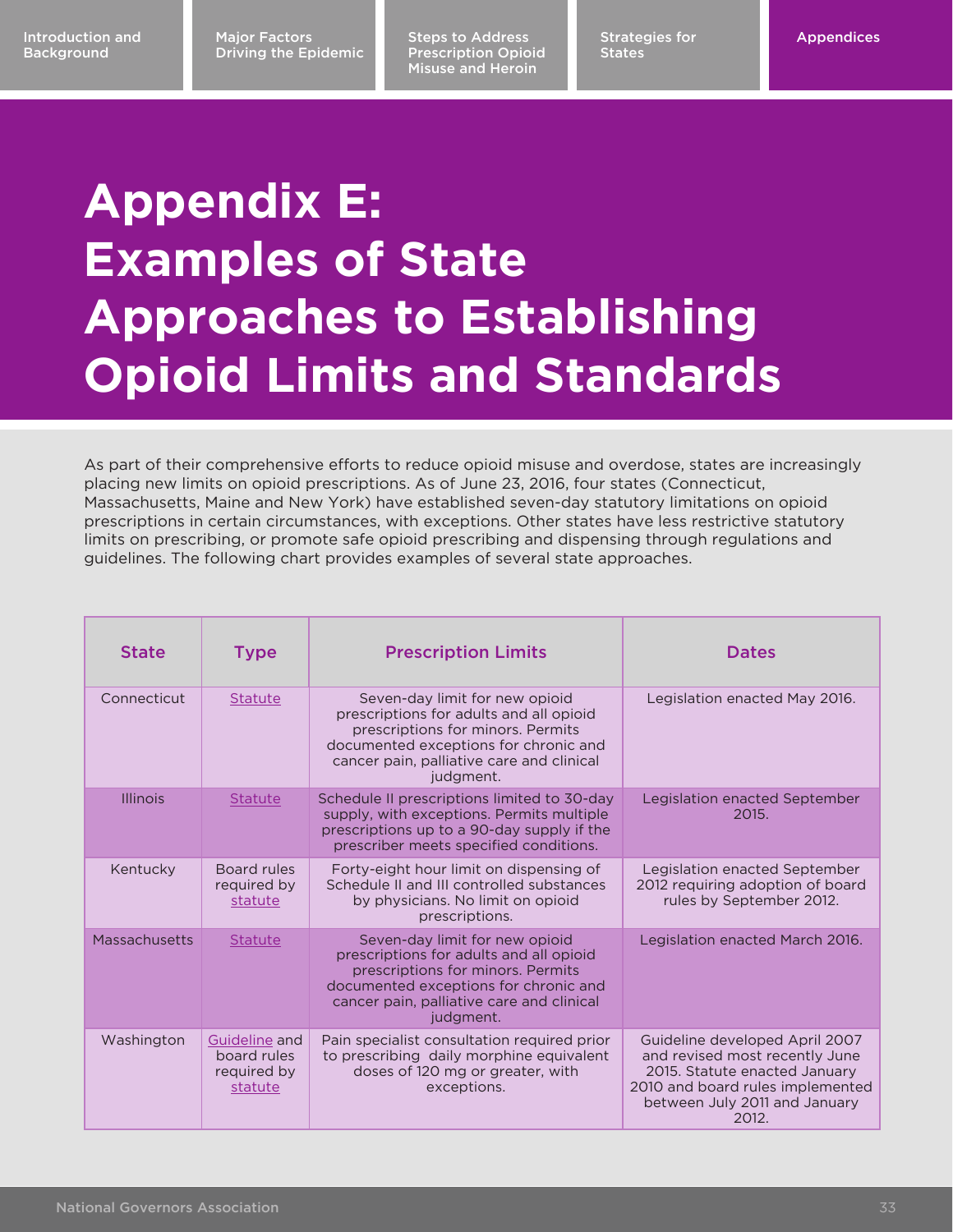[Strategies for](#page-16-0) **[Appendices](#page-28-0) [States](#page-16-0)** 

## <span id="page-33-0"></span>**Appendix F: State Example: Massachusetts Governor's Opioid Working Group Recommendations**

#### **Objective**

Produce actionable recommendations to address the opioid epidemic in the Commonwealth of Massachusetts.

#### Goals of the Plan

(1) Reduce the magnitude and severity of harm related to opioid misuse and use disorder.

(2) Decrease opioid overdose deaths.

#### Focus Areas

Prevention, treatment, intervention, recovery

#### Link to Plan

[http://www.mass.gov/eohhs/docs/dph/](http://www.mass.gov/eohhs/docs/dph/stop-addiction/recommendations-of-the-governors-opioid-working-group.pdf) [stop-addiction/recommendations-of-the](http://www.mass.gov/eohhs/docs/dph/stop-addiction/recommendations-of-the-governors-opioid-working-group.pdf)[governors-opioid-working-group.pdf](http://www.mass.gov/eohhs/docs/dph/stop-addiction/recommendations-of-the-governors-opioid-working-group.pdf)

#### Key Strategies

- 1. Create new pathways to treatment.
- 2. Increase access to medication-assisted treatment.
- 3. Utilize data to identify hot spots and deploy appropriate resources.
- 4. Acknowledge substance use disorder as a chronic medical condition.
- 5. Reduce the stigma of substance use disorders.
- 6. Support substance use prevention education in schools.
- 7. Require all practitioners to receive training

about substance use disorder and safe prescribing practices.

- 8. Improve the prescription monitoring program.
- 9. Require manufacturers and pharmacies to dispose of unused prescription medication.
- 10. Acknowledge that punishment is not the appropriate response to a substance use disorder.
- 11. Increase distribution of naloxone to prevent overdose deaths.
- 12. Eliminate insurance barriers to treatment.

#### Recommendations

The working group report includes recommendations in 13 areas, including prescriber practices, neonatal abstinence syndrome, insurance and policing and correctional institutions. Recommendations in red are addressed in an action plan that tracks progress toward implementation. The working group report also includes a summary of short-term action items (six months to one year); mid-term action items (one year to three years); and long-term action items (three or more years).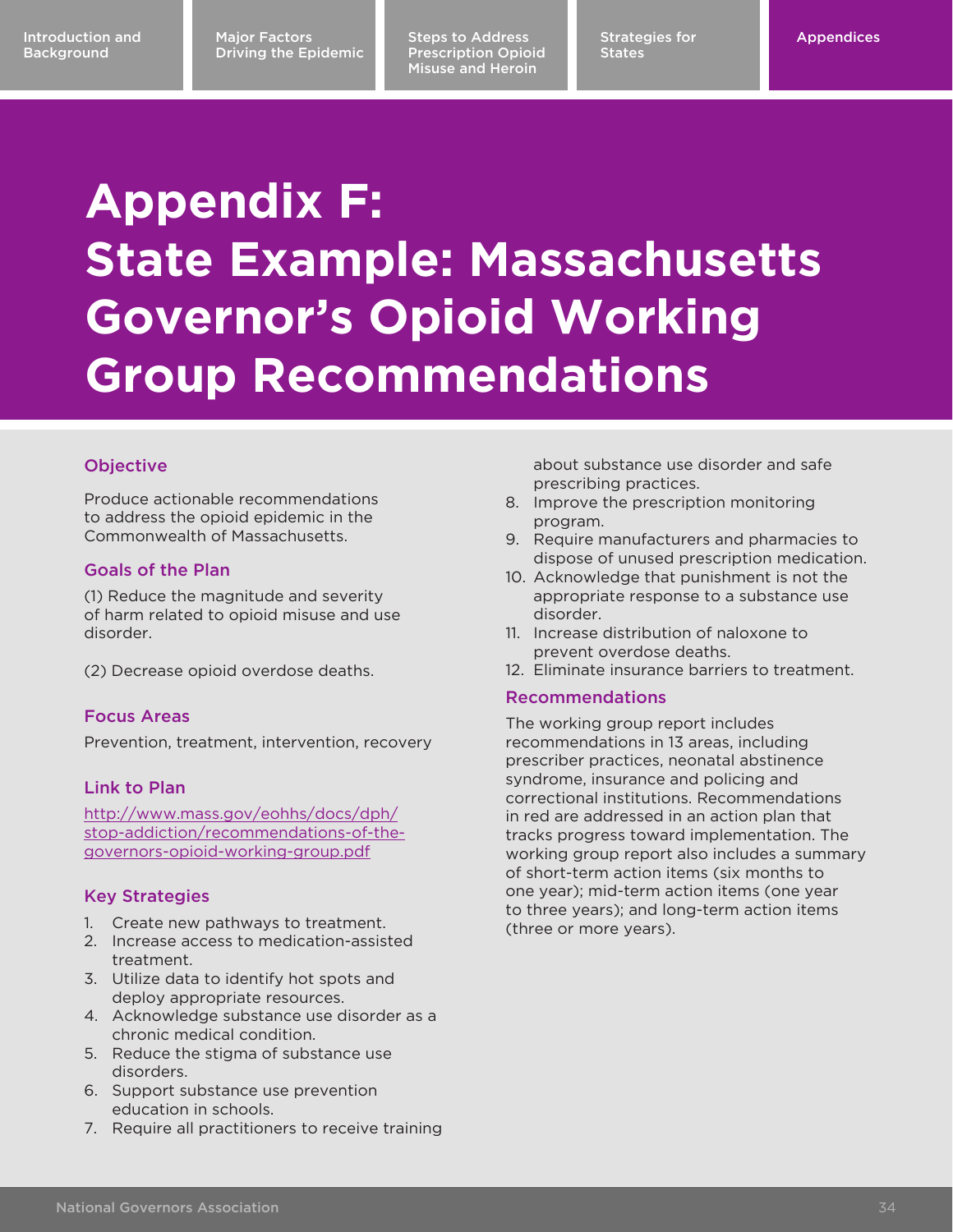[Strategies for](#page-16-0) **[Appendices](#page-28-0) [States](#page-16-0)** 

## <span id="page-34-0"></span>**Appendix F: State Example: Rhode Island's Strategic Plan on Opioid Use Disorder and Overdose**

#### Goal of the Plan

Reduce opioid overdose deaths by one-third within three years.

#### Key Strategies

Treatment, overdose rescue, prevention and recovery

#### Link to Plan

[http://www.health.ri.gov/news/temp/Rho](http://www.health.ri.gov/news/temp/RhodeIslandsStrategicPlanOnAddictionAndOverdose.pdf)[deIslandsStrategicPlanOnAddictionAndOver](http://www.health.ri.gov/news/temp/RhodeIslandsStrategicPlanOnAddictionAndOverdose.pdf)[dose.pdf](http://www.health.ri.gov/news/temp/RhodeIslandsStrategicPlanOnAddictionAndOverdose.pdf)

#### Treatment Strategy: Every Door is the Right One

The core of this initiative recommends the development of a system of medicationassisted treatment at every location where opioid users are found, primarily: the medical system (emergency departments, hospitals, clinics, etc.), the criminal justice system, drug treatment programs and the community.

Proposed metric (monthly): Number of patients with opioid use disorder, number receiving medication-assisted treatment per year, retention in medication-assisted treatment, medication utilized.

#### Rescue Strategy: Naloxone as Standard of Care

This initiative seeks to ensure a sustainable source of naloxone for community and first responder distribution and a high coverage of naloxone among populations at risk of overdose.

Proposed metric (monthly): Number of prescribers prescribing naloxone; number of naloxone prescriptions dispensed (overall) and to patients filling Schedule II opioid prescriptions or to patients filling opioid and benzodiazepine prescriptions.

#### Prevention Strategy: Safer Prescribing and Dispensing

The main focus of this strategy is to use prescriber, prescription monitoring program and system-level efforts to reduce coprescription of benzodiazepines with opioids (for pain or opioid use disorder).

Proposed metric (monthly): Number of benzodiazepines and opioid prescriptions dispensed within 30 days for same patient; number of opioid treatment program patients also receiving prescribed benzodiazepine.

#### Recovery Strategy: Expand Recovery Supports

This initiative recommends the large-scale expansion of recovery coach reach and capacity.

Proposed metric (monthly): Number of peer recovery coach encounters to emergency department, to hospital, to prison, in street outreach sessions; rate of referral and retention (one month) to treatment, to medication-assisted treatment, to recovery supports.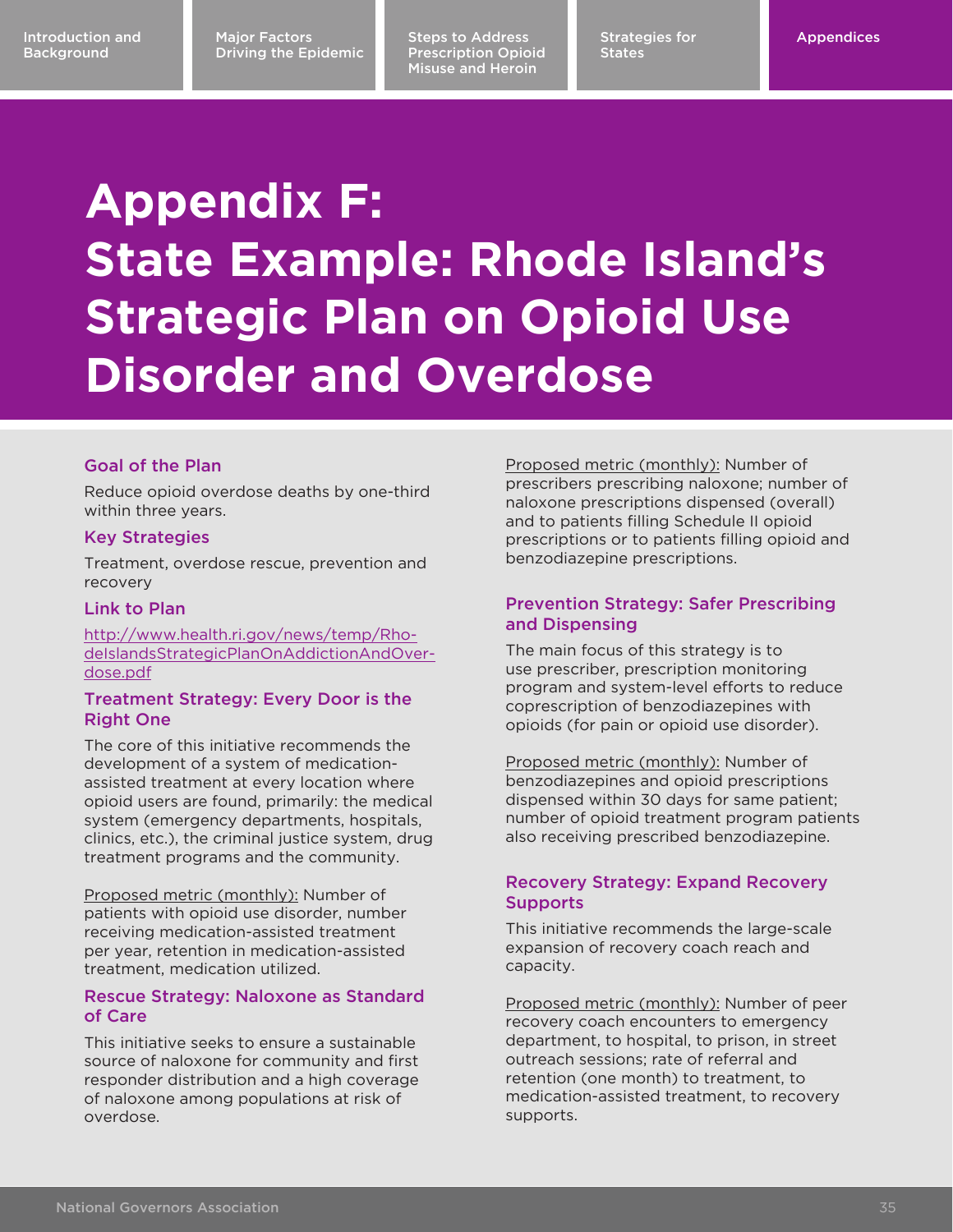[Strategies for](#page-16-0) **[Appendices](#page-28-0) [States](#page-16-0)** 

## **Appendix F: Data Example: New Jersey's Drug Monitoring Initiative (DMI)**

#### Goal of the Plan

Establish a drug information sharing environment that enables law enforcement, human services and public health experts to better understand trends.

#### Key Strategies

Data collection, production, training and outreach

#### Collection Requirements

DMI establishes drug data collection and information sharing requirements based on the drug information needs of law enforcement, healthcare professionals and other constituents.

#### Drug Data Collection and Use

- DMI collects data through formal datasharing agreements and other structured arrangements with the following entities: state and county forensic laboratories, New Jersey Department of Health, county prosecutors' offices, state medical examiner's office, New Jersey Division of Mental Health and Addiction Services, Automated Fingerprint Information System and the PDMP. Where appropriate and necessary, data is de-identified prior to sharing to preserve patient confidentiality.
- Drug and related data sets collected include: forensic analysis of all drugs seized, deployments of naloxone by EMS (de-identified) and law enforcement, toxicology results from drug involved deaths, de-identified patient drug use data from treatment admissions, daily drug arrest data and daily crime arrest data.
- Data management processes are used to cleanse, normalize, geo-code, map and store drug data.
- Drug data and related analyses are used to provide investigative support, to support public health and human services constituents and to produce scheduled and ad hoc intelligence products.
- Real-time drug monitoring enables identification of new dangerous substances and assists in potential emergency scheduling of such substances, while also facilitating the production of timely alerts, warnings and notifications of emergent drug related incidents to law enforcement and public health partners.
- Strategic drug analysis supports various initiatives related to drug prevention, treatment and recovery.

#### Training and Outreach

• Though the Basic Drug Recognition Course, DMI trains thousands of law enforcement, fire service, EMS and health partners in drug identification, current drug trends and reporting processes. DMI fosters a collaborative information sharing environment by participating in meetings, calls and symposiums with law enforcement, drug prevention coalitions, healthcare partners and other government entities.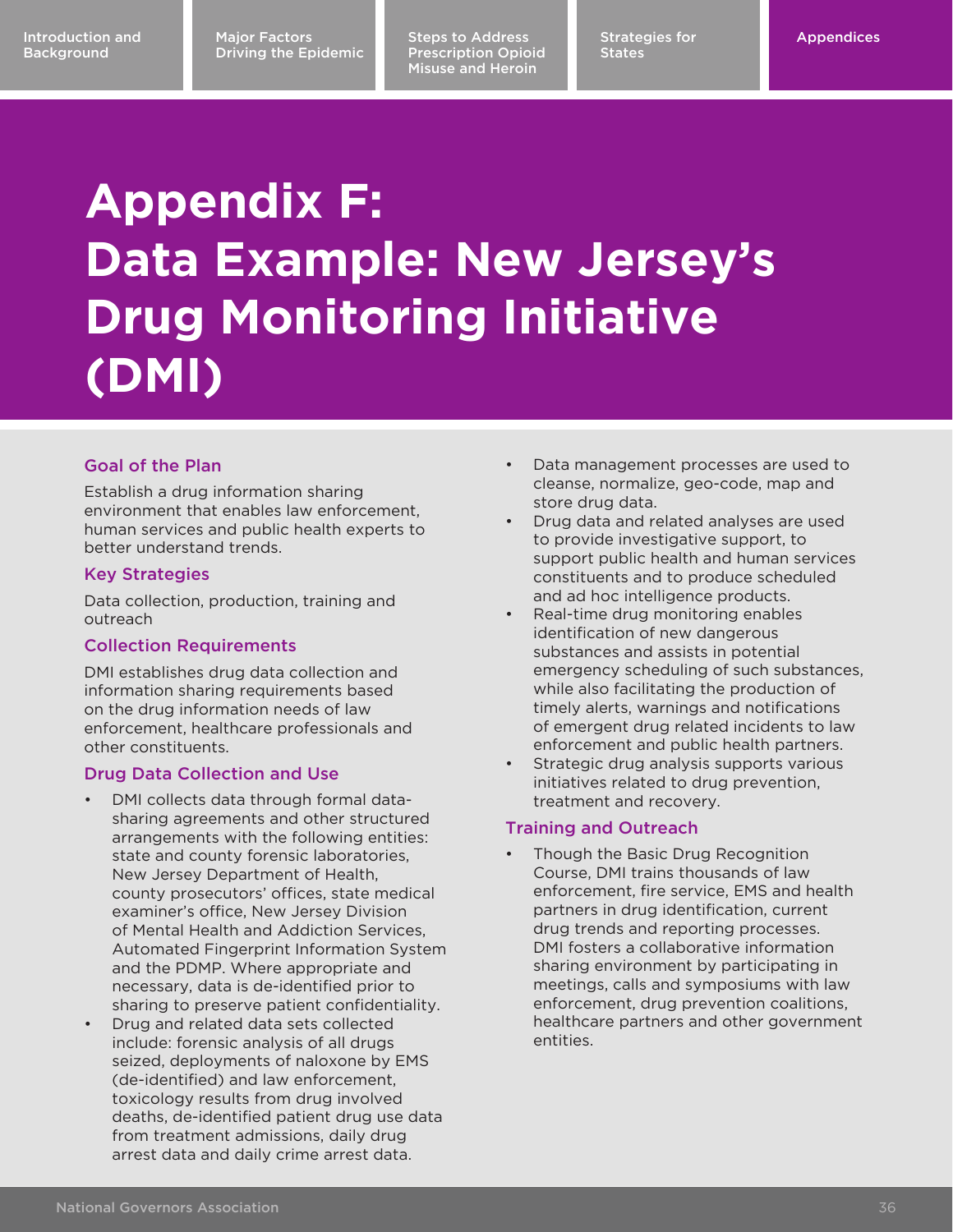[Strategies for](#page-16-0) **[Appendices](#page-28-0) [States](#page-16-0)** 

# **Appendix F: Connection to Treatment Example: Law Enforcement Assisted Diversion (LEAD)**

#### Goal of the Plan

Improve public safety and reduce recidivism for program participants.

#### Key Strategies

Establish a pilot program to divert low-level drug crimes in areas of Seattle and King County, Washington

#### Link to Plan

<http://leadkingcounty.org/about/>

#### LEAD Program Design

- LEAD is a pre-booking diversion program that allows officers to redirect low-level offenders engaged in drugs to communitybased services instead of courtrooms and prosecution.
- LEAD program participants begin working immediately with case managers to access services.

#### LEAD Policy Coordinating Group

- LEAD is governed by a group of stakeholders that rule by consensus and utilize a memorandum of understanding.
- Membership of the policy coordinating group includes the mayor, county executive, city council, city attorney's office, county prosecutor, county sheriff, municipal police, state corrections department, community groups and advocates.

#### Funding and Program Costs

- The program is funded through a collection of private foundations.
- After initial startup costs of \$899 per month, the cost of the program declined to \$522 per month by the end of the evaluation.

#### Evaluation

- Studies so far have tested the relative effectiveness of the LEAD program in reducing criminal recidivism (i.e., arrests and charges).
- In 2015, participants in LEAD were 60 percent less likely than people in a control group to be arrested within the first six months of the evaluation.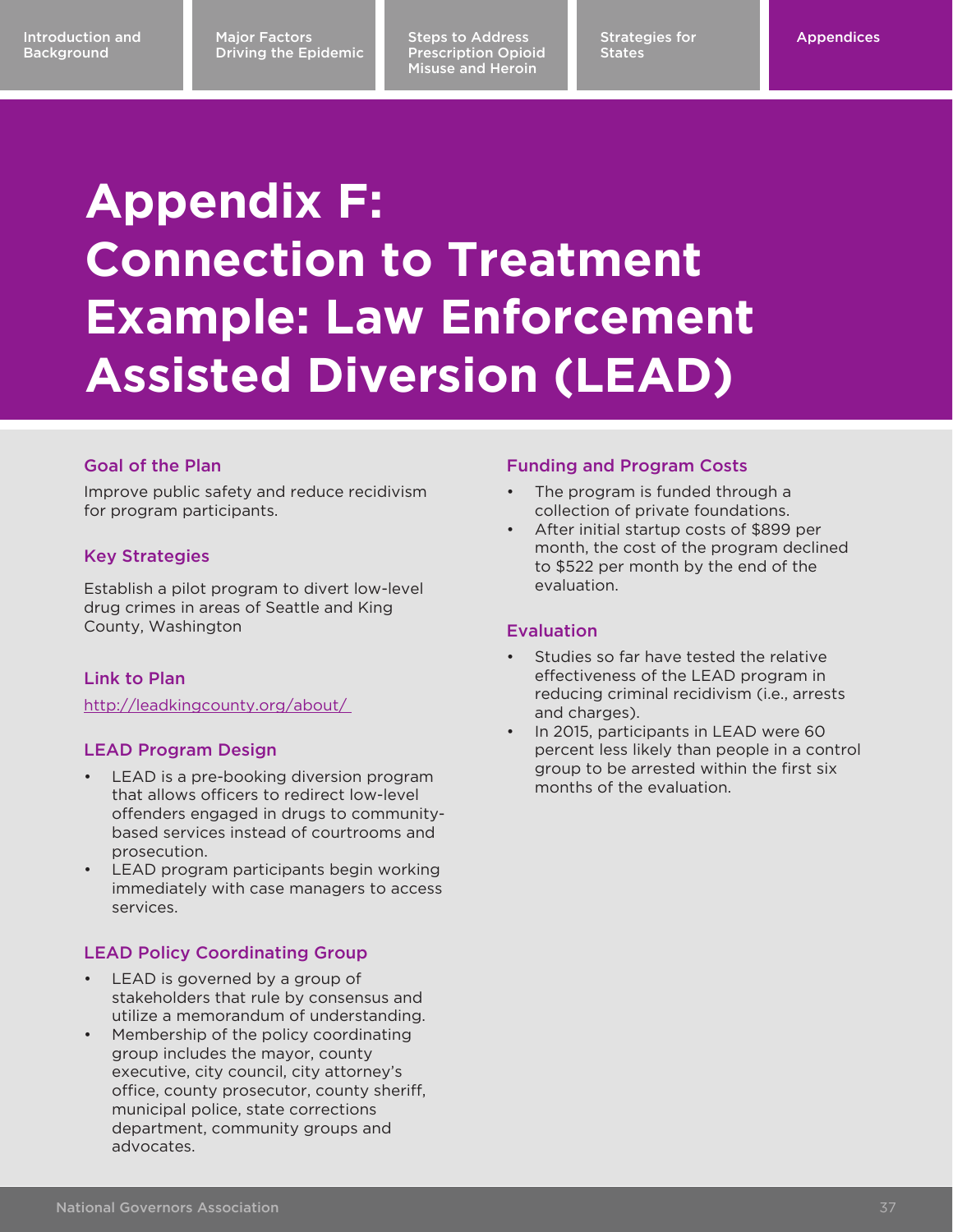[Strategies for](#page-16-0) **[Appendices](#page-28-0) [States](#page-16-0)** 

## <span id="page-37-0"></span>**Appendix G: Evaluation Process**

The following information comes from a forthcoming evaluation issue brief titled *Building Programs to Reduce Opioid Addiction: Utilizing Evaluation Science to Improve Success*, which provides guidance for governors and other state leaders on developing a comprehensive program to reduce opioid use disorder using best practices in evaluation science. It offers guidance on developing a logic model—the backbone of an effective evaluation plan. Further, it provides a step-by-step process for assimilating data into policy implementation and improvement.

### Process for Utilizing Evaluation Science to Improve Success

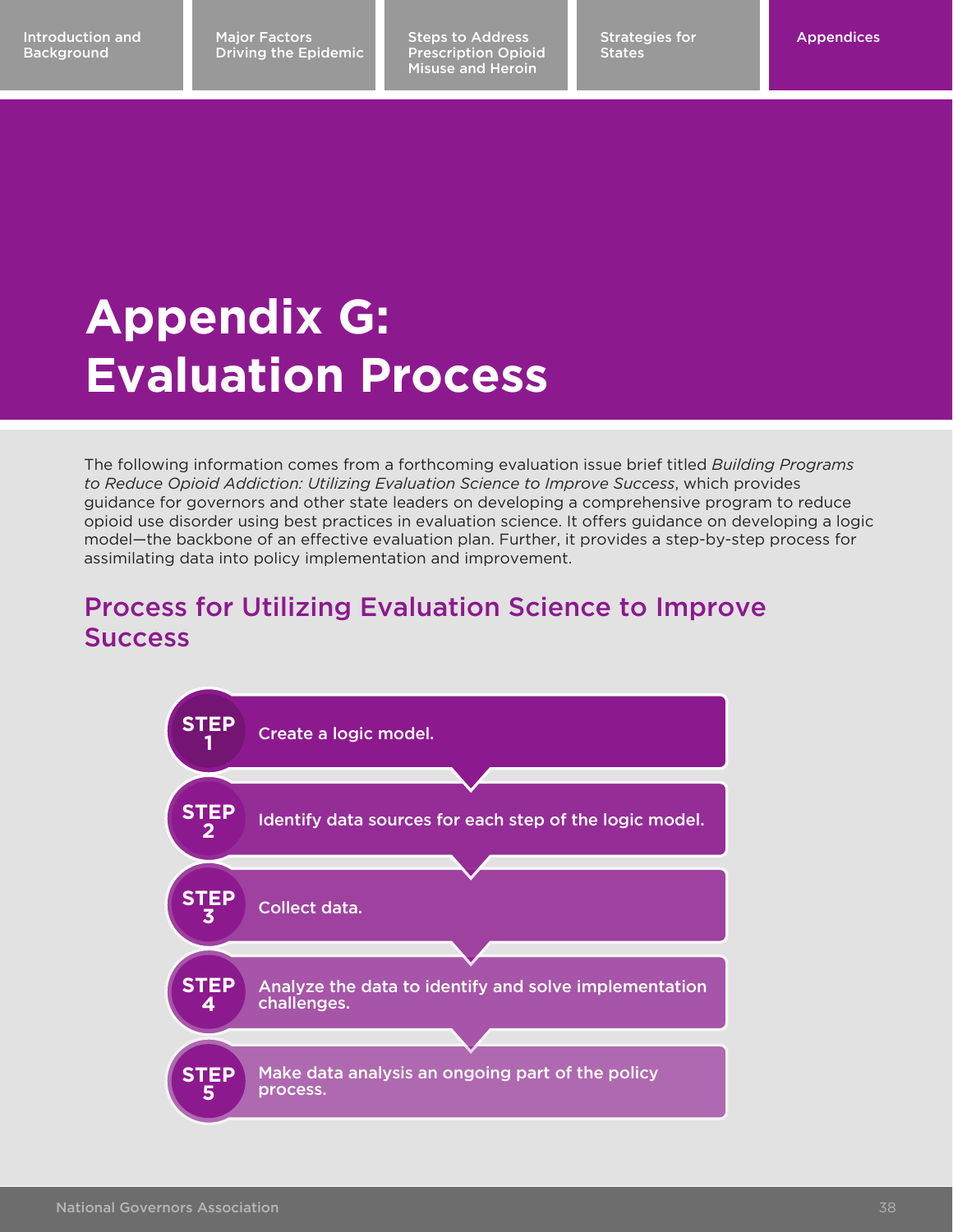[Strategies for](#page-16-0) **[Appendices](#page-28-0) [States](#page-16-0)** 

### **Appendix G: Evaluation Process**

### Logic Model Example

A fully developed logic model is the core of any good evaluation effort. A logic model ensures a coherent and explicit connection between the policy and the desired results. Understanding those connections can be critical to the initial policy development process. Even if a logic model was not incorporated into initial policy development, one must still be created to monitor the performance of a specific policy. The logic model is the process for identifying and collecting data, and then evaluating and improving policy performance.